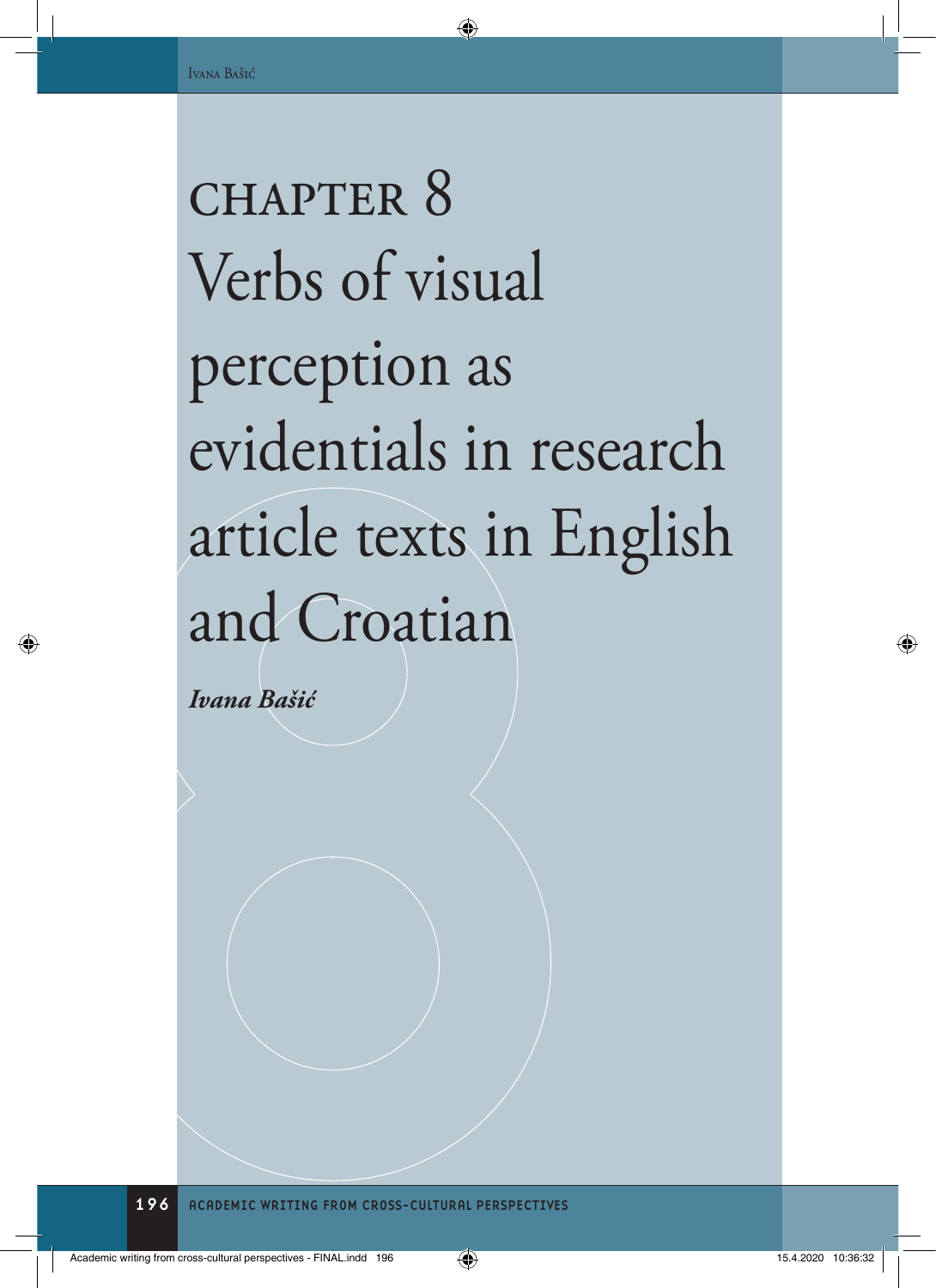#### **Abstract**

This paper analyses the use of verbs of visual perception in research articles in English and Croatian, claiming that in academic discourse these verbs are used as *functional evidentials.* The term *evidentiality* is used in the meaning of a broad cognitive category that reflects *natural epistemology*. As natural epistemology is based on assessing evidence, we assume that the prominence of verbs of visual perception in research articles is pragmatically motivated by the wish to make the claims more reliable, reflecting the fact that the acquisition of knowledge in research begins with observing and seeing, on the basis of which we make inferences. An analysis of *evidential rhetorical strategies* is conducted on a corpus of 95 original research articles in English and 70 in Croatian in nine disciplines, and it is found that the typical syntactic frames in which verbs of visual perception are used in research article texts in both languages and all the disciplines analysed can be considered as conventionalized rhetorical devices used to ensure the acceptance of the claims made in the text.

**Keywords:** verbs of visual perception, evidential rhetorical strategies, research article texts

#### **Izvleček**

V prispevku je analizirana raba glagolov vidnega zaznavanja v znanstvenih člankih v angleščini in hrvaščini; postavi se teza, da se v akademskem diskurzu ti glagoli uporabljajo v *funkciji evidencialnosti*. Izraz *evidencialnost* je uporabljen v smislu široke kognitivne kategorije, ki odraža *naravno epistemologijo*. Ker *naravna epistemologija* temelji na ocenjevanju dokazov, domnevamo, da je prominentnost glagolov vidnega zaznavanja v znanstvenem članku pragmatično motivirana z željo, da bi bile trditve bolj zanesljive, kar odraža dejstvo, da se pri raziskovanju pridobivanje znanja začne z opazovanjem in videnjem, na podlagi česar nato izpeljujemo zaključke. Analiza *evidencialnih retoričnih strategij* je narejena na korpusu 95 izvirnih znanstvenih člankov v angleščini in 70 izvirnih znanstvenih člankov v hrvaščini iz skupno devetih ved. Pokaže se, da je mogoče tipične sintaktične okvire, v katerih se glagoli vidnega zaznavanja uporabljajo v besedilih znanstvenih člankov v obeh jezikih in v vseh analiziranih vedah, smatrati za konvencionalizirana retorična sredstva, katerih uporaba naj bi zagotovila sprejemanje trditev, ki se postavijo v besedilu.

**Ključne besede:** glagoli vidnega zaznavanja, evidencialne retorične strategije, besedila znanstvenega članka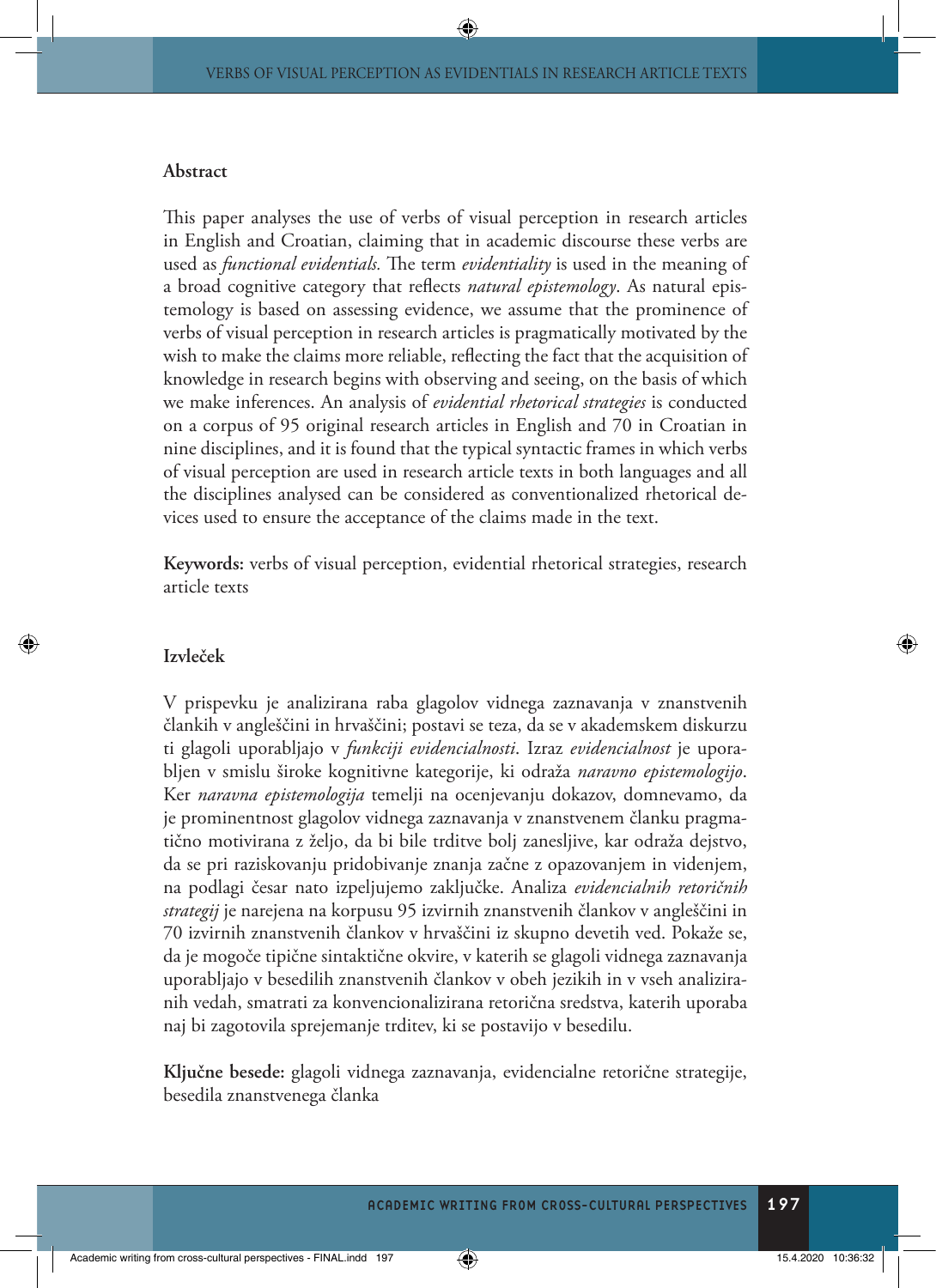# **1 INTRODUCTION**

This paper was inspired by the doctoral research I conducted in 2016–2017 (Bašić 2017), in which I examined the evidential meanings expressed by various reporting verbs used in research articles in English and Croatian. Among the reporting verbs in the studied corpus, verbs of visual perception featured prominently in both languages and all disciplines analysed. In this paper, I propose that verbs of visual perception are conventionally used as *functional evidentials* in academic discourse in English and Croatian (for more on *functional evidentials*  see Ifantidou 2001, Mushin 2001, Bašić 2017). More specifically, I will show that in research articles in English and Croatian typical syntactic frames in which such verbs appear can be considered as *evidential strategies*, i.e. conventionalized rhetorical strategies used to ensure persuasion and, consequently, acceptance of the claims made in the text of the research article.

The initial assumption in this paper is that the rhetorical persuasiveness of verbs of visual perception can be traced to their implicit evidential meanings, namely the fact that the lexical meanings of such verbs imply either directly visually acquired knowledge or knowledge acquired by means of inferring on the basis of observing. As such empirical types of knowledge are conventionally perceived as persuasive, both in the "natural epistemology" reflected in the natural languages (Aikhenvald 2004; Givón 1982; Mushin 2001; Willett 1988; Woodbury 1986) and in the epistemologies of scientific disciplines, the rhetorical strategy of constructing a proposition around a verb of visual perception seems an effective choice in intending to ensure acceptance of one's claims (Bašić 2017; Hyland 2011). What will be demonstrated in the textual analysis is how the evidential (and consequently rhetorical) potential of such verbs is realized by using various syntactic frames in a range of textual contexts. It will also be demonstrated that the evidential interpretation of utterances containing verbs of visual perception as reporting verbs will be the result of the interplay of a number of pragmatic factors that are relevant in the particular communicative situation, but (as the contrastive analysis of the English and Croatian corpora will show) the reports containing verbs of visual perception will always be used as functional evidentials whose ultimate aim is to construct rhetorical credibility and gain acceptance for the author's claims.

The paper begins with defining the concepts necessary for setting up the research problem and explaining the methodology used in the analysis, namely the concepts of *evidentiality* and *epistemological stance* and their relevance for an effective analysis of academic discourse, followed by the concept of *knowledge construction* in academic discourse, as well as the concept of *reporting perspectives* in the research article genre. What comes next is information about the textual corpus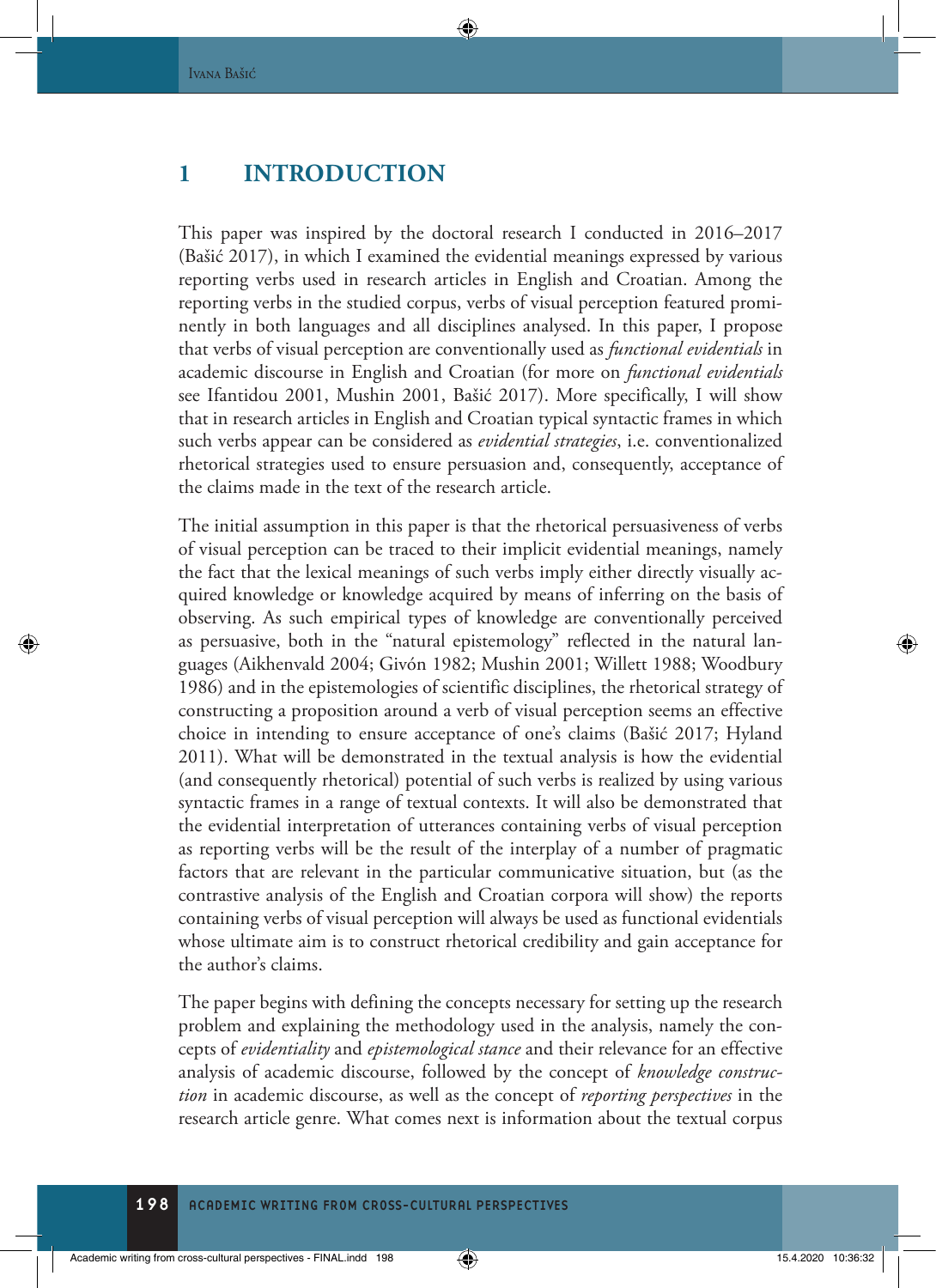of research articles analysed, the research hypothesis and the explanation of the methodology used in the analysis. This is followed by the textual analysis of the examples from the corpus and a discussion of the findings. Finally, conclusions and potential avenues for future research are offered.

# **2 ACADEMIC PERSUASION, EVIDENTIALITY AND KNOWLEDGE CONSTRUCTION**

Research findings and results, i.e. the information that researchers and scholars gather by means of using scientific research methods, are communicated via a specific type of discourse, the academic discourse, wherein the genre of the research article (RA), a peer-reviewed text published in a journal, is one of the typical ways in which researchers communicate within their discipline. The RA is an example of horizontal academic communication (Swales 2004), as the text is primarily intended to be read by peers, i.e. fellow researchers. In communicating their findings, researchers and scholars put forward their claims, knowing that these will be tested by their peers and ultimately disputed or accepted. Therefore, it is reasonable to claim that the underlying pragmatic function of the RA genre is to ensure acceptance for one's claims, which is achieved by making these claims persuasive and by making the presented information reliable (Bašić 2017; Hyland 2011; Swales 2004).

# **2.1 Evidentiality – the linguistic coding of epistemology1**

The fundamental concept underlying the setup of the research problem and the methodology for the textual analysis in this paper is the concept of *evidentiality*. In the analysis, I build on the definitions of authors who consider evidentiality to be a conceptual (cognitive) category which reflects *natural epistemology*, i.e. ways of conceptualizing, categorizing and assessing knowledge in natural languages (Chafe 1986; Givón 1982; Ifantidou 2001; Mushin 2001; Žic Fuchs 1988). Regardless of their differences in the definitions of evidentiality, researchers generally agree that all natural languages have the possibility to mark how we know what we know (what the source of the presented information is) and, additionally, how we assess that knowledge (Aikhenvald 2018; Aikhenvald and Dixon 2003; Chafe and Nichols 1986). In some languages the marking of the source of information is grammaticalized, i.e. there are morphological devices (usually verbal endings)

<sup>1</sup> *Evidentiality: The Linguistic Coding of Epistemology* (1986) is the title of the seminal volume edited by Wallace Chafe and Johanna Nichols, containing a collection of articles on the linguistic phenomenon of evidentiality (see the list of references).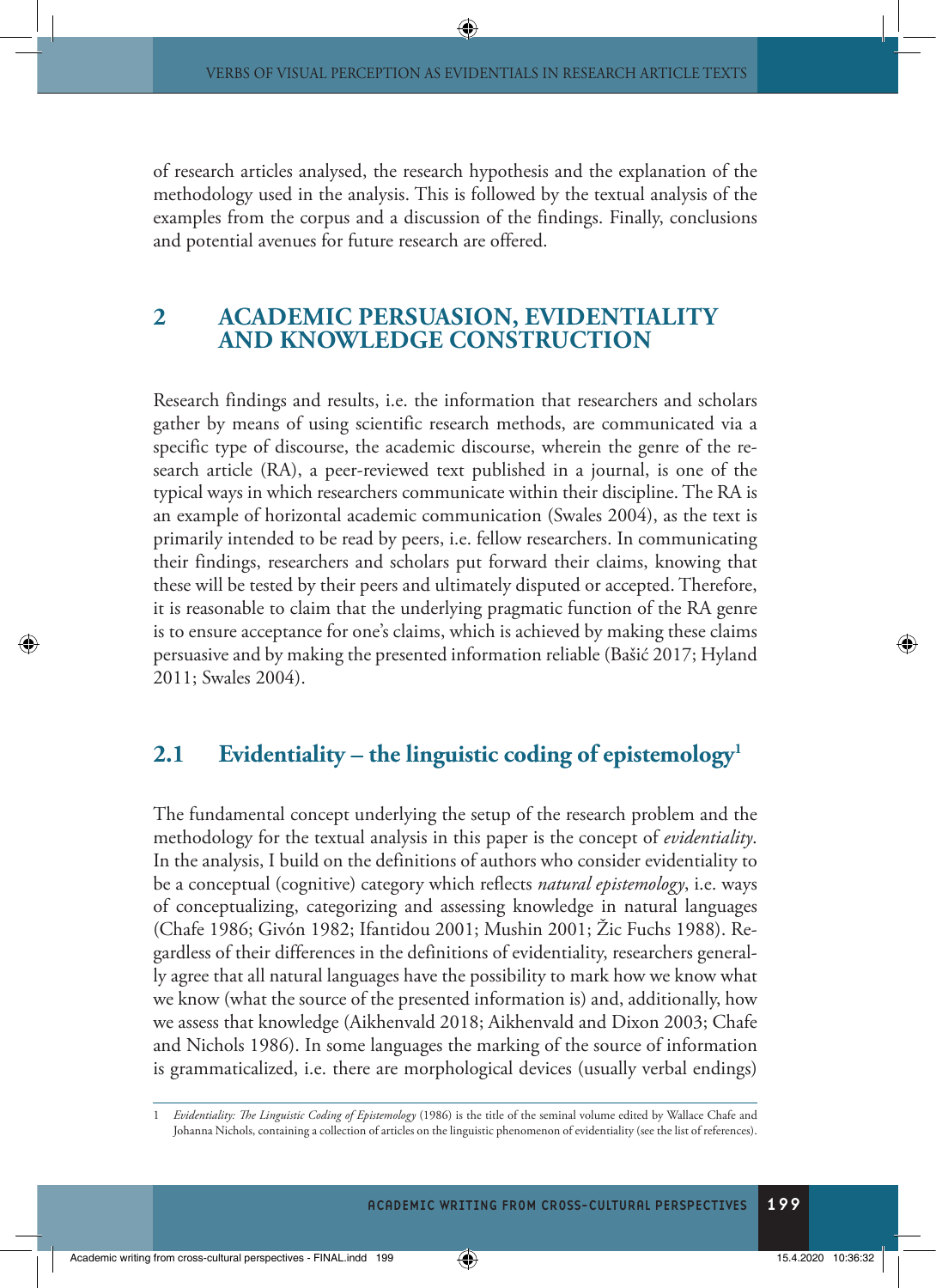that systematically code how information was acquired, in a similar way that tense is coded in the morphology of the verb in English and Croatian. One of the most widely quoted examples of grammatically coded evidentiality is Willett's (1988) example from the South American language Tuyuca, in which a sentence ending in five different evidential morphemes means respectively that the speaker personally witnessed (either saw or heard) the situation described, that they inferred what had happened on the basis of some concrete clue or evidence, that they heard from somebody else what had happened or that they assumed what had happened on the basis of general knowledge and reasoning.<sup>2</sup> In languages such as English and Croatian, however, evidential information (primarily referring to directly or indirectly acquired knowledge) is not morphologically coded, but there are identifiable lexical and syntactic structures that express "evidentiallike meanings" or have "evidential meaning extensions", which are pragmatically inferred.3 Aikhenvald (2004) refers to such ways of expressing evidential meanings as *evidential strategies*.

The types of knowledge that particular cultures (and languages) conventionally recognize and mark may vary, but existing scholarship on this phenomenon has it that the fundamental division is between directly and indirectly acquired knowledge (Aikhenvald 2004; Aikhenvald 2018; Aikhenvald and Dixon 2003; De Haan 2005; Givón 1982; Ifantidou 2001; Palmer 2001; Willett 1988; Woodbury 1986; Žic Fuchs 1988). Regardless of specific cultural differences, there seems to be a criterion common to all languages and cultures when it comes to establishing the hierarchy of the types of knowledge in terms of its reliability. According to Givón (1982), human categorization of knowledge (natural epistemology) is based on assessing evidence, whereby directly visually acquired knowledge is conventionally considered the most reliable type of knowledge and, as such, not challenged (Aikhenvald 2004; Bašić 2017; Hardman 1986; Schlichter 1986; Weber 1986; Wierzbicka 1994; Willett 1988). This is not surprising if we take into account that the acquisition of knowledge begins with our senses (for more on the notion of *embodied cognition*, one of the tenets of contemporary cognitive science, see Varela et al. (1991, 2016).<sup>4</sup> In the case of visually acquired knowledge, the process begins with seeing and observing, on the basis of which we make inferences. As this process is universal to human beings, it is reflected

<sup>2</sup> Aikhenvald (2004, 2018) strongly advocates the use of the term *evidentiality* only for the grammatical category marking the source of information and insists that the reliability of knowledge (the "evidence") is not directly coded in the evidential marker, but always pragmatically inferred.

<sup>3</sup> Among the first to explicitly identify evidentiality in English were Anderson (1986) and Chafe (1986), contributors to the Chafe and Nichols (1986) volume on evidentiality, while among very few authors who write about expressing evidential meanings in Croatian I point to the work of Žic Fuchs (1988), Čulić-Viskota (2008) and Gnjatović and Matasović (2010).

<sup>4</sup> "By using the term *embodied* we mean to highlight two points: first that cognition depends upon the kinds of experience that come from having a body with various sensorimotor capacities, and second, that these individual sensorimotor capacities are themselves embedded in a more encompassing biological, psychological and cultural context." (Varela et al. 1991, 172–3)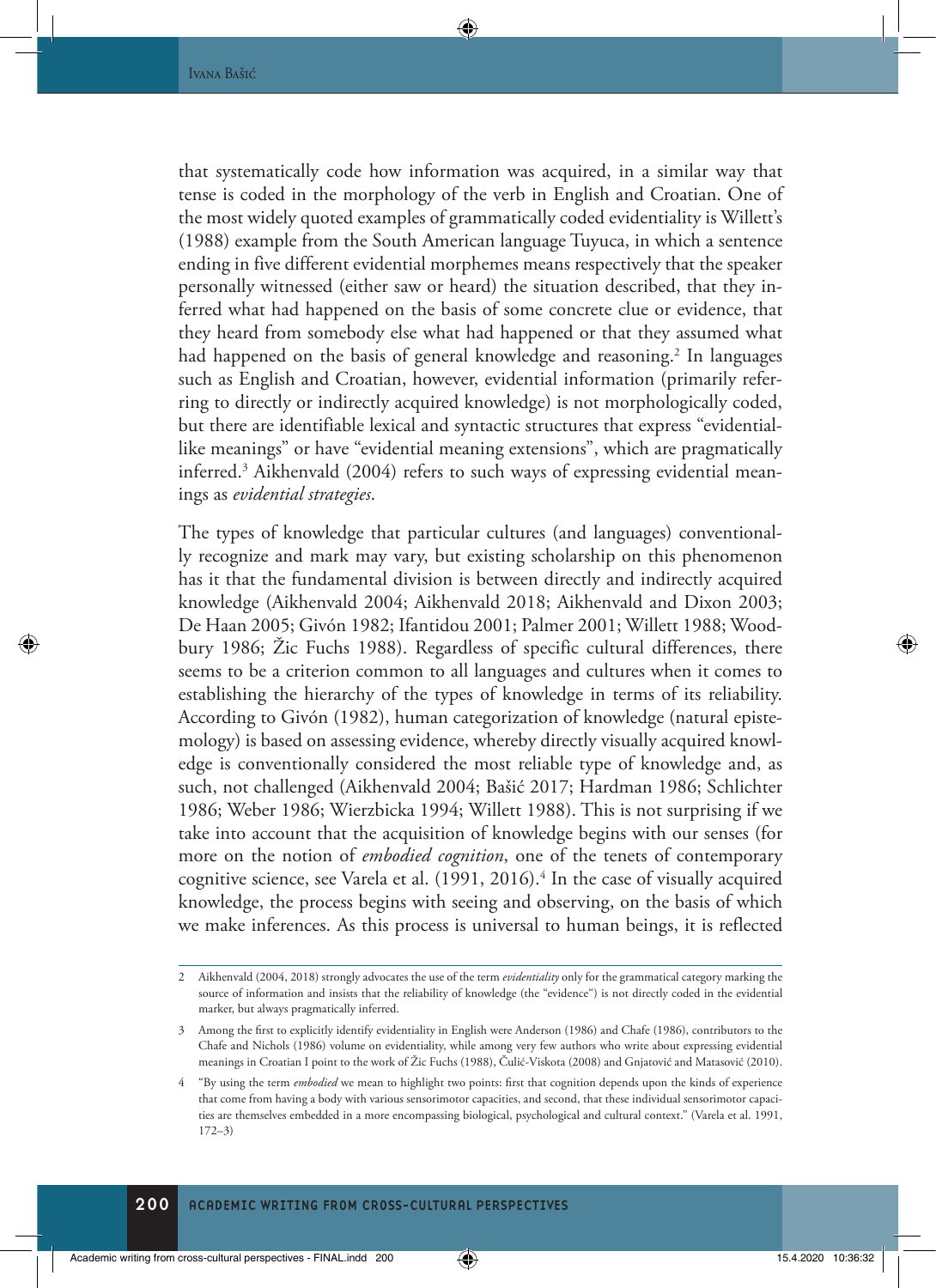in many languages in linguistic realizations of the primary conceptual metaphor KNOWING IS SEEING.<sup>5</sup> Both in traditional oral cultures and communities and in sophisticated modern research communities, the highest degree of reliability is conventionally attributed to knowledge acquired directly, through the empirical process of observing and inferring on the basis of what you see.<sup>6</sup> It may therefore be safely assumed that the prominence of the verbs of visual perception among the reporting verbs used in research article texts is pragmatically motivated by the wish to make the stated claims more reliable (Bašić 2017). In other words, language enables us to construe utterances in a way that we believe will be the most communicatively effective in a certain situation, so the linguistic behaviour of the authors of RA texts can be observed as a reflection of their disciplinary epistemologies, which at the same time points to how the authors want the reader to interpret the stated information (Bašić 2017; Hyland 2011). In this respect a very applicable framework for analysing the complex process of rhetorically constructing credibility in one's discourse can be found in Mushin's (2001) concept of *epistemological stance*. The concept unites the phenomena of *linguistic subjectivity*, *epistemic modality* and *evidentiality*. Namely, in Mushin's view (which relies on the theoretical framework of cognitive linguistics, primarily on the notions of *subjectivity* and *subjectification* as understood by Traugott (1989), Langacker (1990) and Sweetser (1990)), the linguistic framing of a situation reflects a *conceptualizer's subjective construal* of a situation, i.e. the conceptualizer's perspective concerning the knowledge of information they express in an utterance, and the ensuing evidential interpretations are the result of pragmatic inference based on the pragmatic context of the particular utterance. Conceptualizers can, for instance, present their knowledge as personal experience, an inference, a report, or a fact. In the case of research article texts this means that the authors, relying on their knowledge of the disciplinary conventions and epistemologies, can rhetorically construe utterances in ways that they believe to be the most communicatively effective.

# **2.2 Knowledge construction by means of academic discourse**

Hyland (2011, 193) perceives academic writing as a dynamic process of *knowledge construction* in a particular discipline and a particular community, in which the disciplinary community decides what is to be accepted as verified disciplinary

<sup>5</sup> The notion of conceptual metaphor as a fundamental mechanism of constructing meaning and organizing knowledge by cognitively (and linguistically) relating two different conceptual domains was introduced by Lakoff and Johnson (1980). The most fundamental and universal metaphors, relating to common aspects of human experience (such as KNOWING IS SEEING) are referred to as primary metaphors (Grady 1997, 296).

<sup>6</sup> In Givón's (1982) view, natural epistemology is the equivalent of the empirical process of inductive reasoning in science.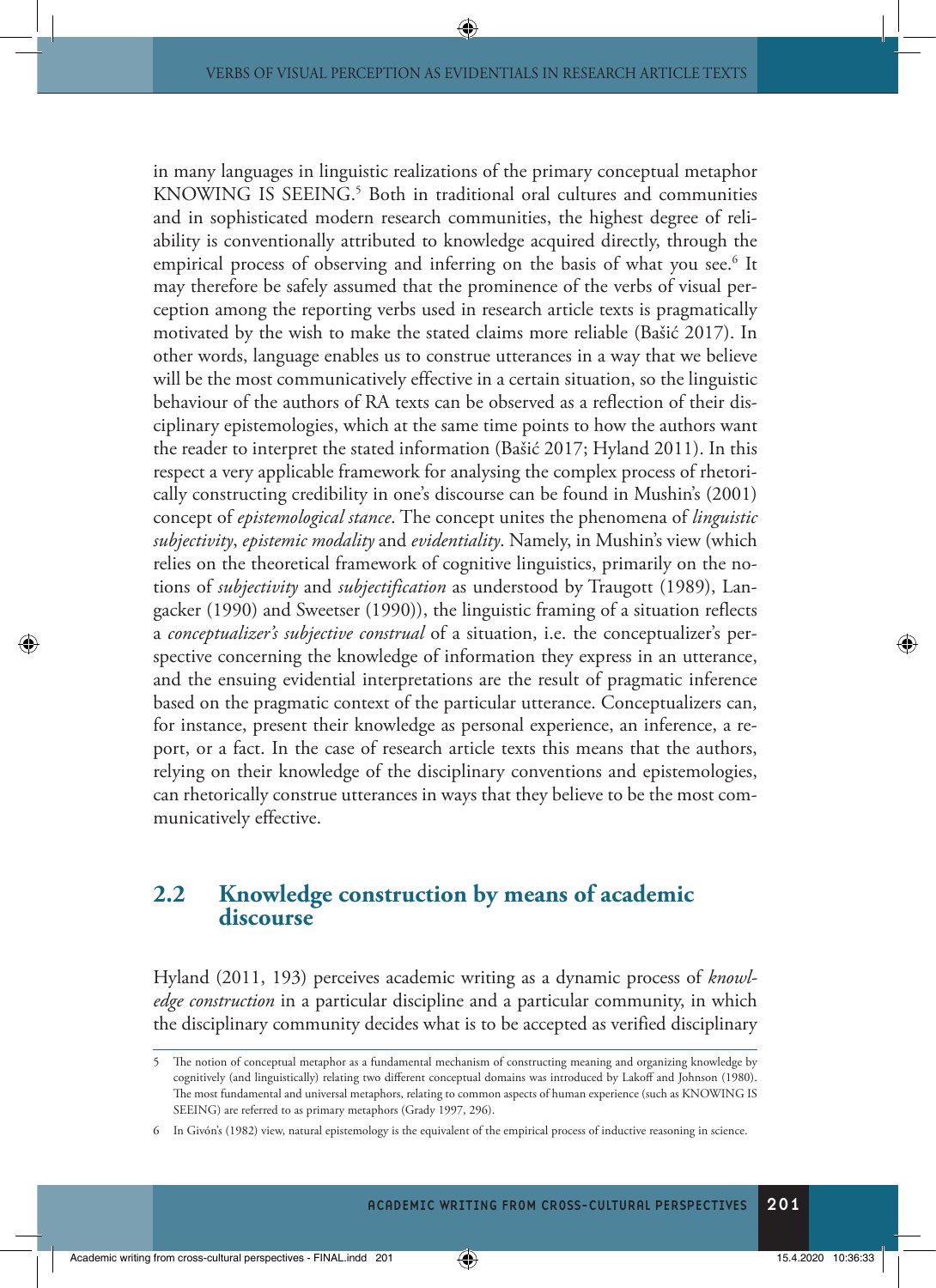knowledge. Hyland's term *knowledge construction* seems particularly aptly chosen and vivid, as it implies two parallel goals of academic discourse: firstly, authors hope that their findings will be used to "build" on the existing disciplinary knowledge, and secondly, in order to achieve this they try to rhetorically "construct" their discourse as persuasive. Ways of rhetorically framing academic discourse and balancing between various high and low-risk discourse functions in RA texts (see Tang and John 1999) are culture-specific and depend on various community and disciplinary conventions, which are the result of the nature of the research problems and processes (non-experimental/argumentative versus experimental) and the epistemological traditions of the disciplines (Hyland 2000, 2011). Put broadly, authors will use rhetorical strategies which they judge to be productive in achieving academic persuasion and, conversely, they will avoid strategies which they perceive as potentially counter-productive (see Bašić and Veselica Majhut 2017).

# **3 CORPUS, HYPOTHESIS AND METHOD**

The textual analysis in this paper was conducted on a corpus of complete texts of 165 research articles in nine research disciplines, both "hard" and "soft" (computer engineering, mechanical engineering, physics, chemistry, biomedicine, psychology, sociology, linguistics, and literature), in two languages – English and Croatian. The corpus used is the corpus I studied as part of my doctoral research (Bašić 2017). The genre of the RA was chosen as the typical way for scientists to communicate their research findings to their own disciplinary community, whose members are invited to assess and verify their claims. High quality journals were chosen by consulting expert informants for each discipline, and individual research articles were then chosen randomly from one or more issues of the selected journal. The search was limited to issues between 2008 and 2014, to ensure insight into current rhetorical practices in academic discourse.

The names and volumes of the journals from which the RAs were chosen, as well as online bases used to access the articles, are listed in the Appendix at the end of this paper.

The contrastive approach was chosen in order to test the hypothesis that, regardless of the differences between disciplinary practices, epistemologies and disciplinary communities' cultures which are linguistically reflected in the varied typical syntactic framings of reports, verbs of visual perception are used as functional evidentials in RAs in the corpus in all the disciplines and in both languages. More specifically, reports containing verbs of visual perception are used as a rhetorical means of constructing credibility and gaining acceptance for the author's claims. It needs to be emphasized that the analysed corpus does not contain Croatian RA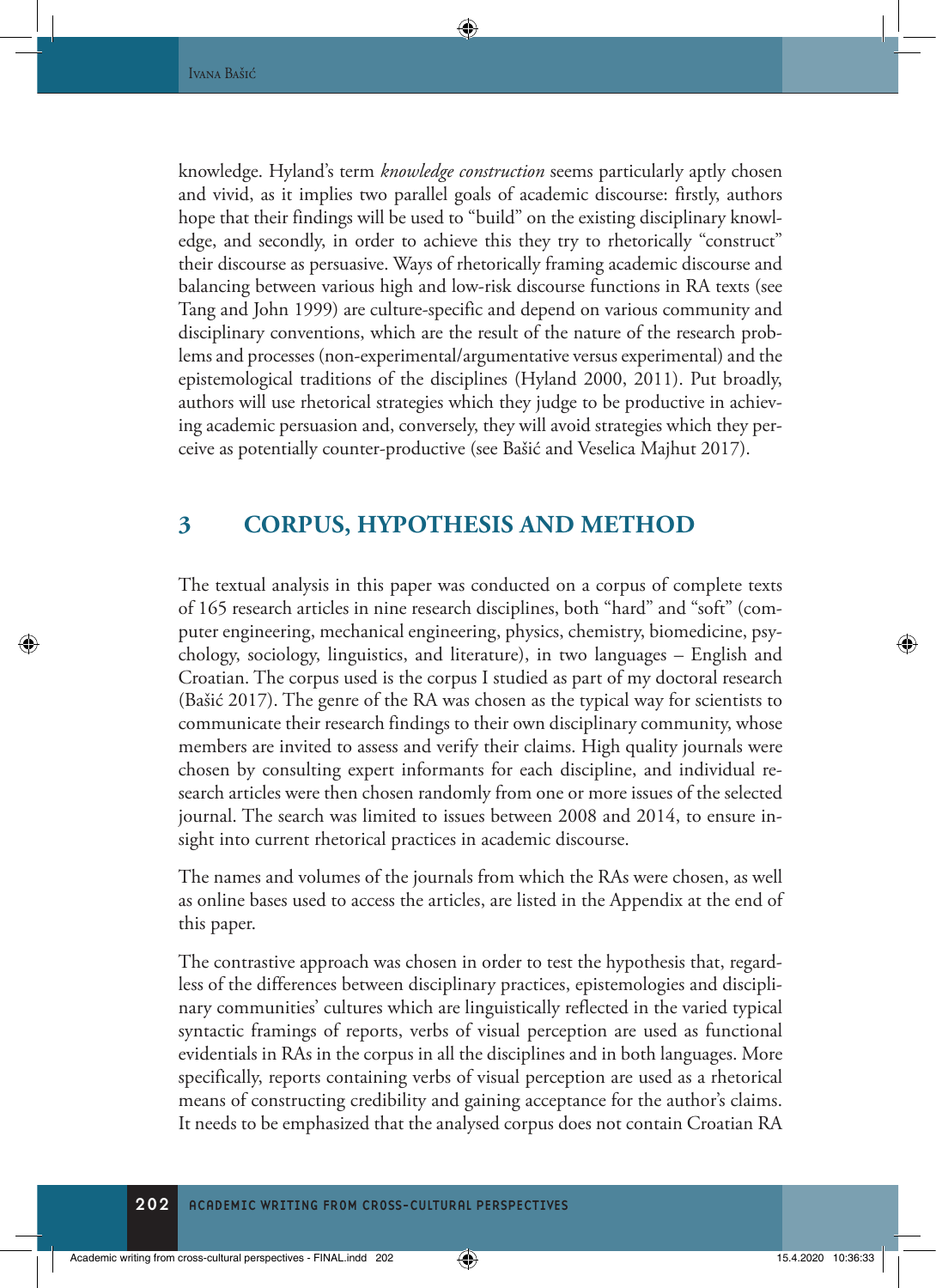texts in physics, chemistry and computer engineering, as my expert informants claimed that there were no longer any relevant journals in these disciplines that published contributions in Croatian, due to reasons of international visibility.

The analysis conducted in Bašić (2017) revealed a number of verbs of visual perception conventionally used in reports in different sections of the RAs in the corpus. For the purposes of this paper, a list of the most prominent of these verbs in both English and Croatian RAs was created.7 The corpus (in the format of a Word document) was first automatically searched for these verbs using the "Find" option, and then all examples of reporting phrases and clauses which contained verbs of visual perception were identified manually. These reports were then sorted into several categories, according to the reporting perspective that the utterance was framed in. The model and methodology used were developed in Bašić (2017), where reports were classified into the following categories: reports from the authors' personal perspective, reports from the perspective of the research, reports from an impersonal perspective, reports from other authors' perspective and reports framed round evaluative expressions such as epistemic modals, hedges or boosters.8 The discourse function of the reports was determined by analogy to the model used in Kuo's (1999) and Tang and John's (1999) analyses of the use of personal pronouns in scientific journal articles, where discourse function is defined as "the function that the sentence with the personal pronoun has in the immediate context of the RA", and where it is claimed that the "discourse function reflects the communicative intention of the author of the RA" (Kuo 1999, 130).<sup>9</sup> By analysing the interaction of the reporting perspective, the discourse function of the report and the meaning of the verb in the particular utterance, the evidential implications and the resulting communicative/rhetorical effects of the analysed utterances were determined.

# **4 ANALYSIS AND DISCUSSION**

The rhetorical strategies used by authors of the RAs in the studied corpus are analysed as a reflection of the authors' epistemological stances, i.e. the ways in which the authors want the information to be perceived (Mushin 2001). In the analysis

<sup>7</sup> The main criterion for classifying the verb as a "verb of visual perception" was that its lexical meaning could in some way be related to the concepts of "looking" or "seeing".

<sup>8</sup> This model was developed through a critical assessment and modification of the classifications proposed by Thompson and Ye (1991), Charles (2006), Rundblad (2007), Hyland (2001), Molino (2010) and Yang (2013).

<sup>9</sup> Kuo (1999) identifies some typical discourse functions common to the RA as a genre, regardless of discipline, such as, for example, expressing intention, organizing the text and guiding the reader through the argument, recounting experimental procedure and methodology, making a claim and emphasizing one's own contribution. For more on the types of discourse functions and the distinction between high and low-risk discourse functions, see Tang and John (1999), Chávez Muñoz (2013), Bašić and Veselica Majhut (2017).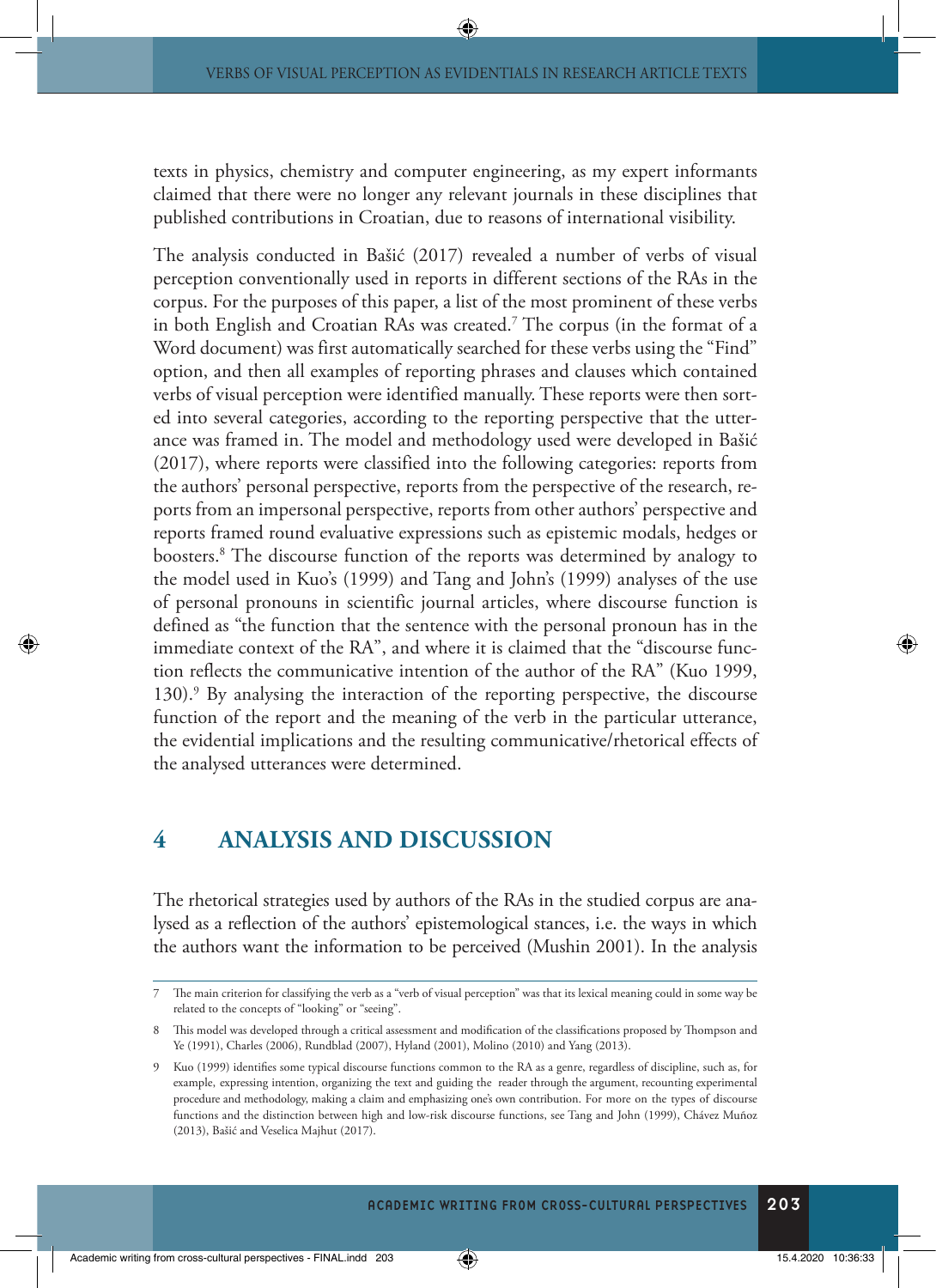I look at the combination of the lexical meaning of the verb of visual perception, the form of the verb, the discourse function of the report in a particular utterance and the reporting perspective in which the utterance is framed, and try to explain how each of these factors contributes to rhetorically constructing credibility in the analysed utterance. In analysing individual examples, I point to the differences and similarities between the RA texts from various disciplines and the two languages analysed. The verbs of visual perception are underlined in the analysed examples to make them easier to notice. The information about the source of the example sentence is given in brackets after the sentence in the form of bold script abbreviations. The list of the abbreviations used for particular disciplines is given in the Appendix.

# **4.1 Rhetorical strategy of reporting from the personal authorial perspective in combination with the verbs**  *observe; uočiti***.**

The personal authorial perspective in RA texts means reporting in the first person singular or plural, with the first person plural either being used exclusively, as authorial *we*, or inclusively (in a way that it "includes" the constructed reader in the text by engaging them in the rhetorically constructed dialogue).

In the corpus, the most salient verbs of visual perception in reports framed in the personal perspective were the verbs *observe/uočiti* and *show/pokazati* in the English and Croatian corpora respectively. As far as its evidential potential is concerned, depending on the actual context, this rhetorical strategy in both English and Croatian can either imply direct sensory visual knowledge, as in English example 1, or inferring on the basis of observing, as in examples 2 and 3 from the English and Croatian corpora, respectively.

- (1) We observed 136 VTE events during follow-up with incidence of 1.72 (95% CI 1.44 to 2.04) per 1000 person-years during the mean followup time of 10 years (table 2). (**MED 9**)
- (2) We have observed an intense occurrence of patterns in this domain, that is, many different occurrences of the patterns in the same metamodel, suggesting that many problems in this domain are intrinsically multilevel. (**CE 6**)
- (3) Svugdje smo uočili stanovitu mjeru semantičke shematizacije. (**LING 5**)

In example 1 the discourse function of the utterance is to report on the findings of an experimental research process. The verb, whose lexical meaning denotes looking, is marked as simple past tense. All this information implies that the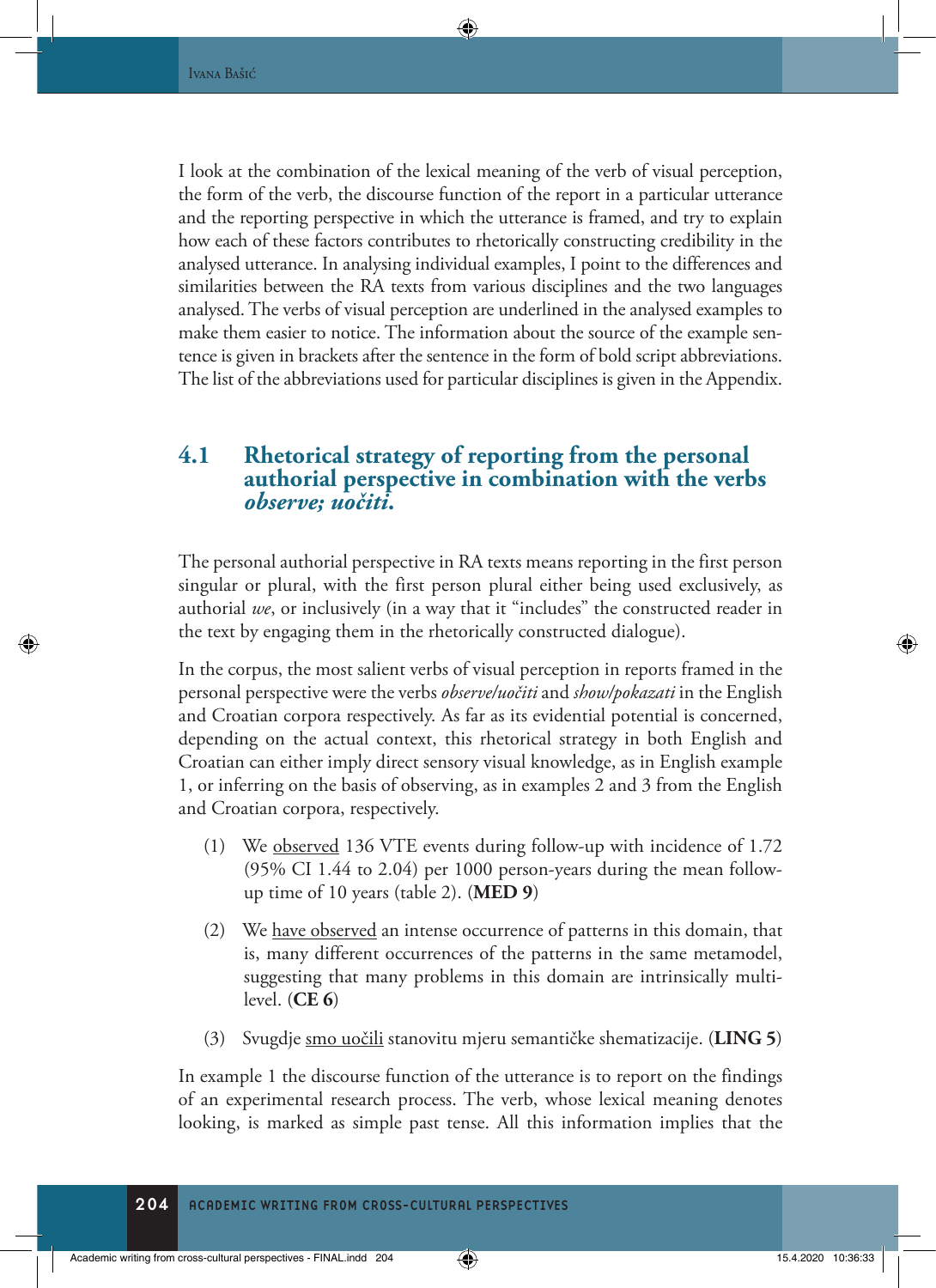knowledge reported by the utterance was acquired directly through observing the research process. In example 2, however, the same verb is used, but it is marked as present perfect. The perfect here implies a resultative process and the evidential meaning implied by this utterance is that the knowledge reported is inferred on the basis of available cumulative findings. The same is true in example 3 from the Croatian corpus, where the implied evidential meaning is also inferring on the basis of observing, i.e. the primary meaning of the verb of visual perception is extended through metonymic mapping and the resulting meaning actually implies a mental process accompanying the act of the actual observing of the findings.

# **4.2 The rhetorical strategy of reporting form the personal perspective using inclusive** *we* **in combination with the verbs** *see, observe; vidjeti, uočiti, promotriti, zapaziti*

 It may be claimed that by using this strategy the author tries to prevent the challenging of their claims by creating a sense of dialogue in which the reader is invited to "see for themselves" and verify the validity of the author's claims. The resulting effect is that the reader will most likely not dispute the claims made. In the English corpus, the most prominent verbs of visual perception used in such reports are *see* and *observe*, as illustrated in examples 4–6.

- (4) As we see in 3.4, suffixes are also quite specific in terms of the word class patterns they signal. (**LING 7**)
- (5) We can see this tension between "truth" and "fiction" being worked out everywhere in Amy Gutmann's introduction to the published text and more subtly throughout the cross-disciplinary "reflections" by Marjorie Garber, Peter Singer, Wendy Doniger and Barbara Smuts that follow the lecture-narrative. (**LIT 2**)
- (6) We can observe that both mean and median comprehension level for the T group are consistently smaller than those in S group. (**CE 1**)

In examples 5 and 6, the verb of visual perception is preceded by the modal verb *can* used as a hedging device, i.e. as a way of making the claim more tentative, which is generally a strategy used for preventing the potential challenging of one's propositions. Furthermore, in example 5 the context of the report (the discourse function of interpreting the findings in a non-experimental type of research) makes the concept of "mental activity" (rather than "looking") more prominent in the interpretation of the evidential meaning of the utterance.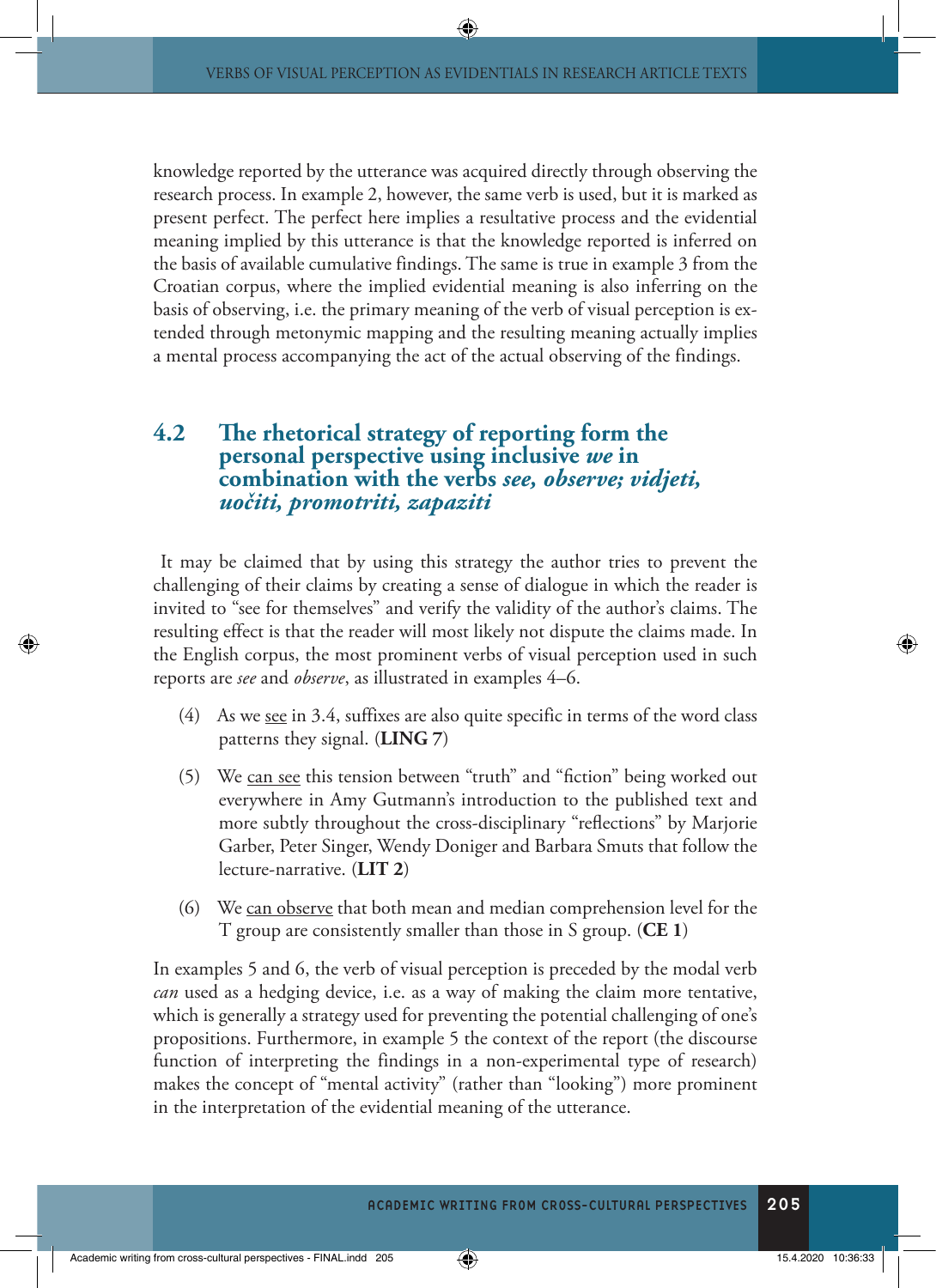In the Croatian corpus, a wider range of verbs of visual perception is found in this type of reports, as illustrated by examples 7–10.

- (7) Usporedbom srednje koncentracije Cu za lokalitet Ivan Sedlo s trima ruralnim lokalitetima u Velikoj Britaniji (0,29, 0,20 i 0,65 µg L–1), vidimo kako su vrijednosti s lokaliteta Ivan Sedlo više. (**CHEM 1**)
- (8) Odnos tropâ i neizvjesnog statusa ljudskog zaoštren je, vidjeli smo, u raspravi B. Johnson o ženskoj lirici. Promotrimo li iznova, u svjetlu De Manove argumentacije, etička pitanja koja je ona otvorila (…), vidimo da neodlučna antropomorfizacija pobačenih plodova ostaje trajno poetičko obilježje ženske lirike. (**LIT 7**)
- (9) Osvrnemo li se na stanovit broj tekstova napisanih nakon raspada Jugoslavije, uočit ćemo da se jedna poprilično velika skupina njih često spominje u kontekstu književnosti emigracije i egzila. (**LIT 10**)
- (10) Možemo zapaziti kako je na najstariju generaciju utjecao punk koji je dolazio sa Zapada (Sex Pistols, Clash, Ramones, Exploited, UK Subs, Dead Kennedys itd.), a na sve druge, mlađe, generacije više je utjecala već uspostavljena pulska scena nego strani bendovi, pa su… (**SOC 9**)

Again, the evidential interpretations in these examples will be inferred from the context. In example 7, the implication of direct visual acquisition of knowledge is more prominent, as the reader is invited to look at the figures to verify the claim, while in examples 8–10 the context makes it clear that the degree of the authors' interpretation of the findings is higher and the evidential meaning of inferring is more prominent than the meaning of visually acquiring knowledge. This is especially true in example 10, where the hedging device *možemo* emphasizes a lower degree of commitment to the proposition. It is also interesting to notice that in the discourse function of arguing the claims and finding support for them in examples 8 and 9 the authors frame their reports as conditional clauses, which is a way of negotiating the interpretation with the reader and getting the reader to agree, since the reader feels that they are directly involved in the inductive process of reasoning and inferring on the basis of observing.

# **4.3 Reporting form the personal authorial perspective in combination with the verbs** *show; pokazati, prikazati*

Unlike the previously analysed verbs such as *observe*, *see* and *vidjeti*, *uočiti*, the verbs *show*/*pokazati* in RA texts in English and Croatian, respectively, behave in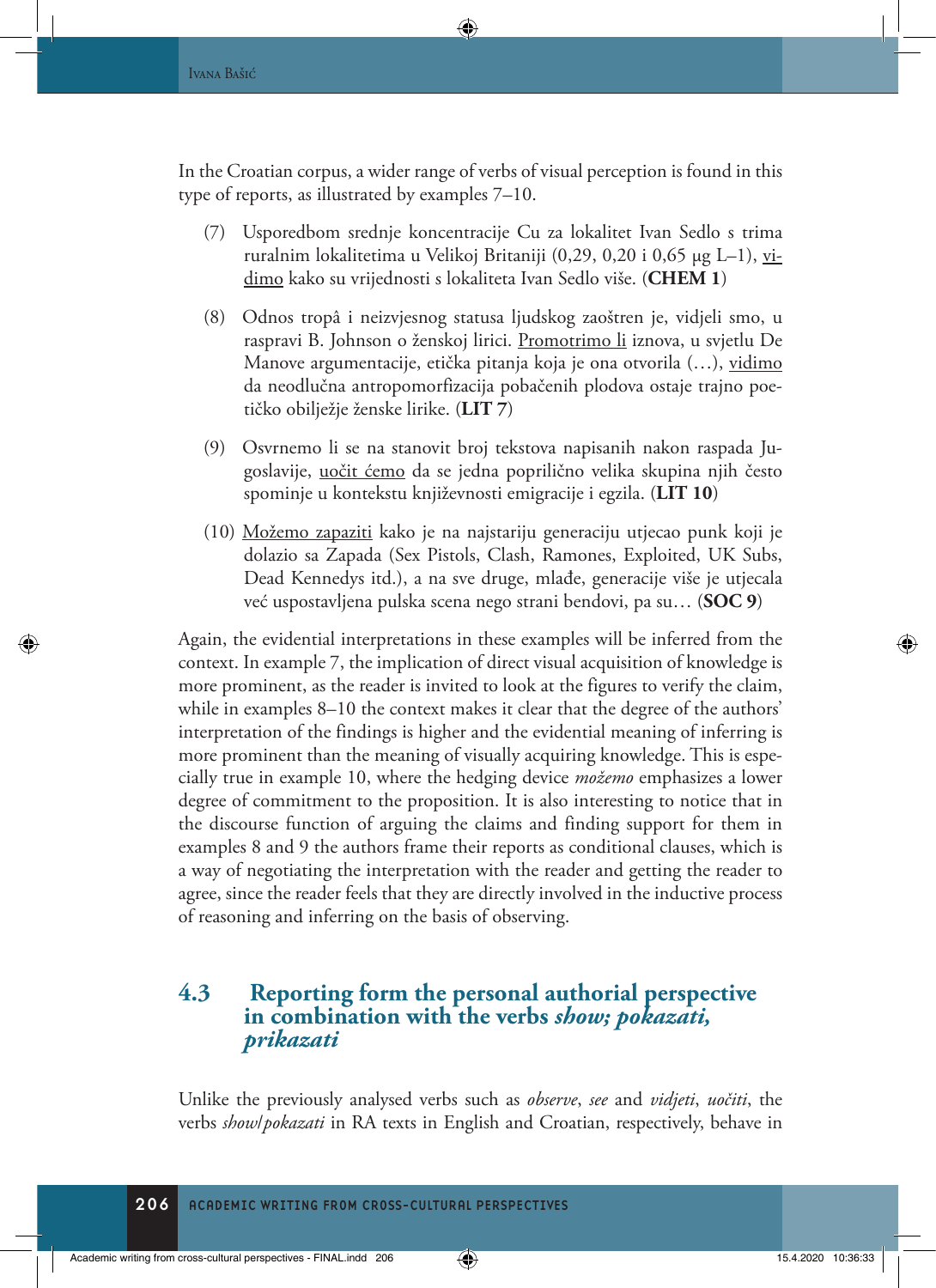the same way that other verbs of visual perception behave when they are combined with an inclusive *we*, i.e. the meaning of the verb *show* in itself implies active engagement of the reader of the text in "looking" and "seeing" what the presented information offers. In English RAs in the corpus authors usually use the verb *show* in reports from the personal perspective in the high-risk discourse functions of announcing what their research contribution will be or pointing to what they have contributed to the field of study, as illustrated by examples 11 and 12.

- (11) I show that both patterns exhibit a strong phonological within-pole relation, namely a strong preference for having their slots filled with phonologically similar elements, where phonological similarity is manifested in alliteration patterns. (**LING 9**)
- (12) As I shall show, several different cognitive factors go together in shaping topic-comment structures in signed languages. (**LING 6**)

A major difference between English and Croatian framings of high-risk discourse functions is that authors in English RAs will frequently use the first person singular, while authors of Croatian RAs will prefer the first person plural, especially the authorial *we* (see Bašić and Veselica Majhut 2017). What is more, in these discourse functions Croatian personal perspective reports will commonly contain a hedging device, which is used as a politeness strategy to make the propositions more tentative and prevent potential criticism. This might be a signal of disciplinary community notions of appropriateness (see Bašić and Veselica Majhut 2017). Typical examples of this kind of reports in Croatian texts are illustrated by 13–15.

- (13) Budući da je taj san uvukao i feminističku kritiku kao aktivnu sugovornicu te otvorio prostor za razmatranje protokola čitanja književnog teksta, <u>nastojat ćemo pokazati</u> da okršaje psihoanalize i dekonstrukcije valja smjestiti na sâm početak psihoanalize, a ne na početak njezina upletanja u čitanje književnih tekstova. (**LIT 6**)
- (14) Upravo je pitanje antropomorfizacije greben razumijevanja na koji se uvijek nasukavaju sve figure, a da bismo pokazali koje su posljedice te neobilaznosti, čitat ćemo paralelno De Mana (1984) i Johnson (2010). (**LIT 7**)
- (15) U ovom radu želimo prikazati svoja iskustva s upotrebom PICC-a u bolesnika s hematološkim tumorima, uz poseban osvrt na infektivne komplikacije. (**MED 10**)

The common denominator for all types of reporting from the personal perspective is that the author of the RA is implied as having authority over the presented information. Consequently, the author will be criticised or held responsible if the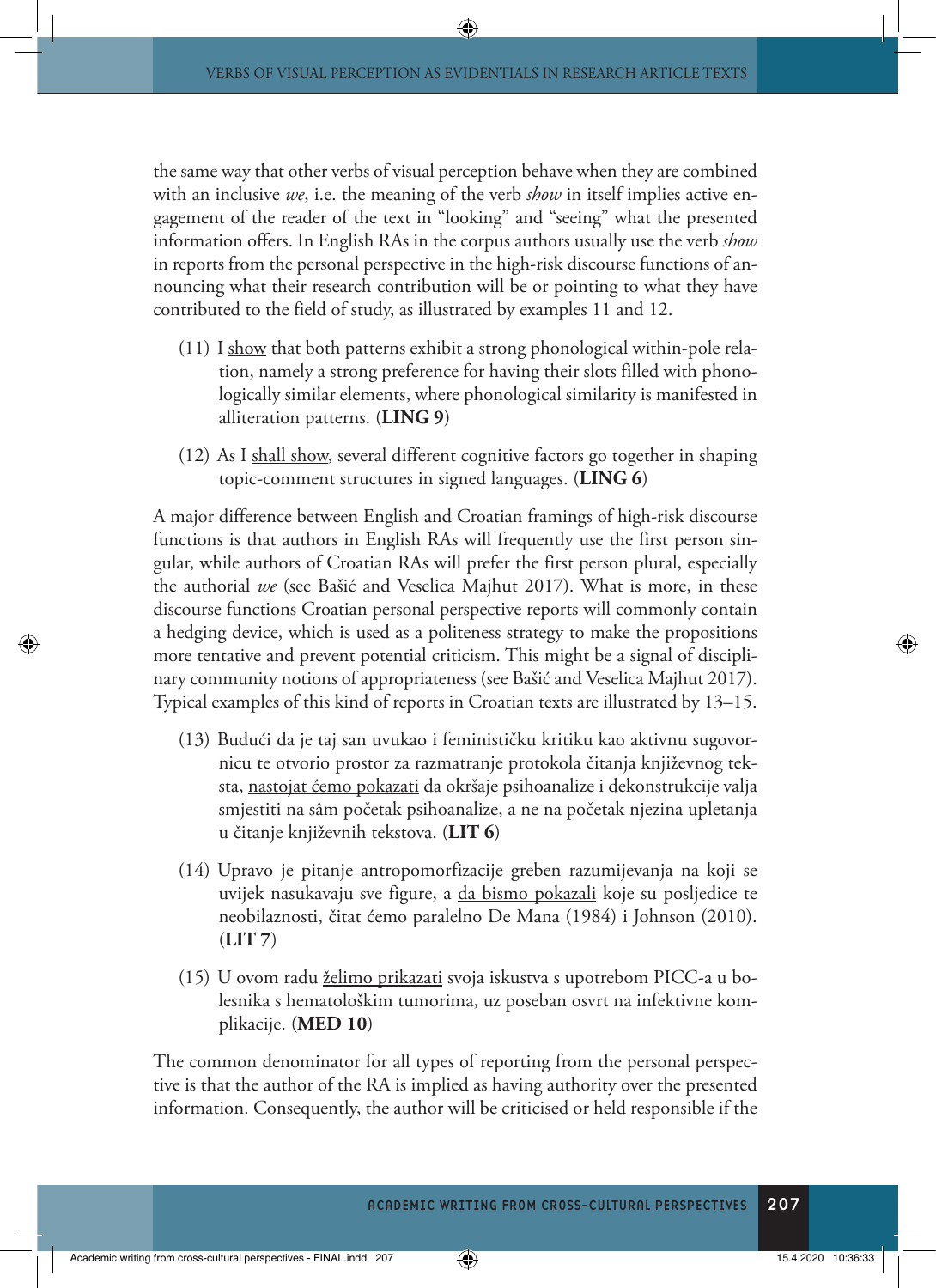reader assesses the presented information as open to dispute. For this reason, authors of RAs sometimes use other reporting perspectives and rhetorical strategies to "objectify" their claims and rhetorically minimize the role of the researcher in the research process, or to engage in a textual dialogue with other authors and their findings (Hyland 2011). These rhetorical strategies will be illustrated in the following sections.

# **4.4 The rhetorical strategy of reporting from the perspective of the research process or some segment of the research process combined with the verbs**  *show; pokazati/prikazati*

In this rhetorical strategy, the subject of the report is an "inanimate" nominal referent such as *research*, *analysis*, *findings*, *results; istraživanja, studije, radovi, rezultati, podaci*, which is combined with the verbs of visual perception *show* in English and *pokazati/prikazati* in Croatian, respectively. By using this strategy, the effect of factuality and impartiality of the presented claims is enhanced, as illustrated in English example 16 and Croatian example 17.

- (16) This review shows that there is a range of psychosocial interventions for individuals with intellectual disabilities or lower-functioning autism spectrum disorders that can be provided by non-specialist service providers. (**MED 4**)
- (17) Rezultati naše studije, zajedno s rezultatima ostalih studija provedenih u Hrvatskoj, pokazuju da je prevalencija atopijskog dermatitisa II. stupnja 5,76%.7–10 (**MED 7**)

The wide variety of noun phrases used as subjects in this kind of reports reflects the range of different methodologies used in particular disciplines and the varied nature of their research problems and processes. Broadly speaking, in both English and Croatian, in experimental research, the evidential interpretation of such reports will be "visually acquired knowledge", as illustrated in English examples 18 and 19, while in non-experimental research the interpretation will be "inferential knowledge", as illustrated in Croatian example 20.

- $(18)$  Recent simulations show the flow of the granular material inside such a cavity under normal gravity for a vertically shaken system [24, 25]. (**PHYS** 6)
- (19) Krivulje ovisnosti koeficijenata brzine reakcije o temperaturi pokazuju jasan prijelom. (**CHEM 8**)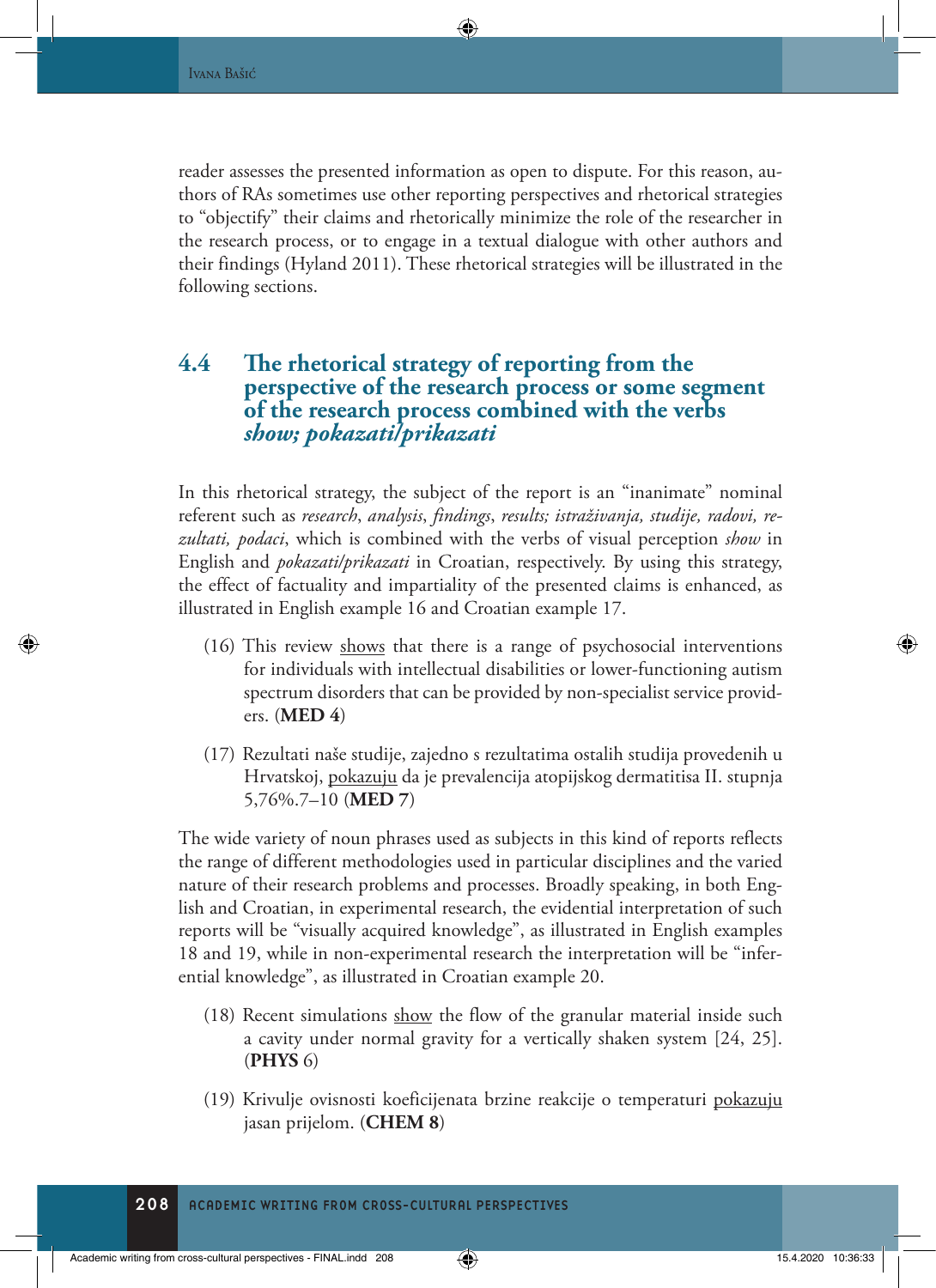(20) Analiza slogana na dijakronijskoj razini pokazala je razvojni put od prvotnoga poziva na zajedništvo i solidarnost prema kasnijoj izrazitoj separaciji na dvije polarizirane skupine (*mi* i *vi*). (**SOC 6**)

### **4.5 The rhetorical strategy of reporting from other authors' perspectives in combination with verbs**  *observe, see; uočiti, zapaziti, vidjeti, promatrati*

Reporting from other authors' perspectives is one of the chief rhetorical strategies for constructing the RA text, as intertextuality is an inherent principle of academic writing and the construction of disciplinary knowledge (see Swales 2004 and Hyland 2011). By using this perspective the author exhibits familiarity with disciplinary knowledge, opens research space for their own work (Swales 1990, 2004) and builds on the existing knowledge by adding their findings. In the function of reporting on other authors' findings, the evidential interpretation of the meaning of the verbs of visual perception leans towards the direct visual mode of knowing only in a limited number of cases, as in English example 21.

(21) Park et al. 55 directly observed nanoparticle super lattice formation. **(CHEM 5)**

In most cases in both the English and Croatian corpora, however, the evidential interpretation in this reporting perspective will lean more towards emphasizing the mental process, i.e. knowledge acquired by means of inferring on the basis of observing, as English example 22 and Croatian example 23 illustrate.

- (22) For example, as Mulinari and Neergaard observe from interviews of immigrant union activists in Sweden, many native Swedes assume that immigrants cannot be full participants in the collective historical experience of Swedish… (**SOC 1**)
- (23) L. Zadeh (1965) uočio je da je članstvo u nekim kategorijama stupnjevito (rich people, tall man), a u drugima nije (senator). (**LING 6**)

In Croatian RAs in the corpus, the shift from the purely "visual" interpretation is grammatically marked by a specific syntactic structure that is used to ensure the "inferential" interpretation, namely the construction containing a verb of visual perception and the adverbial linker *kao*, resulting in constructions *vidjeti kao* (Eng. *see as*) and *promatrati kao* (Eng. *observe as*, in the meaning of "consider"), as seen in examples 24 and 25.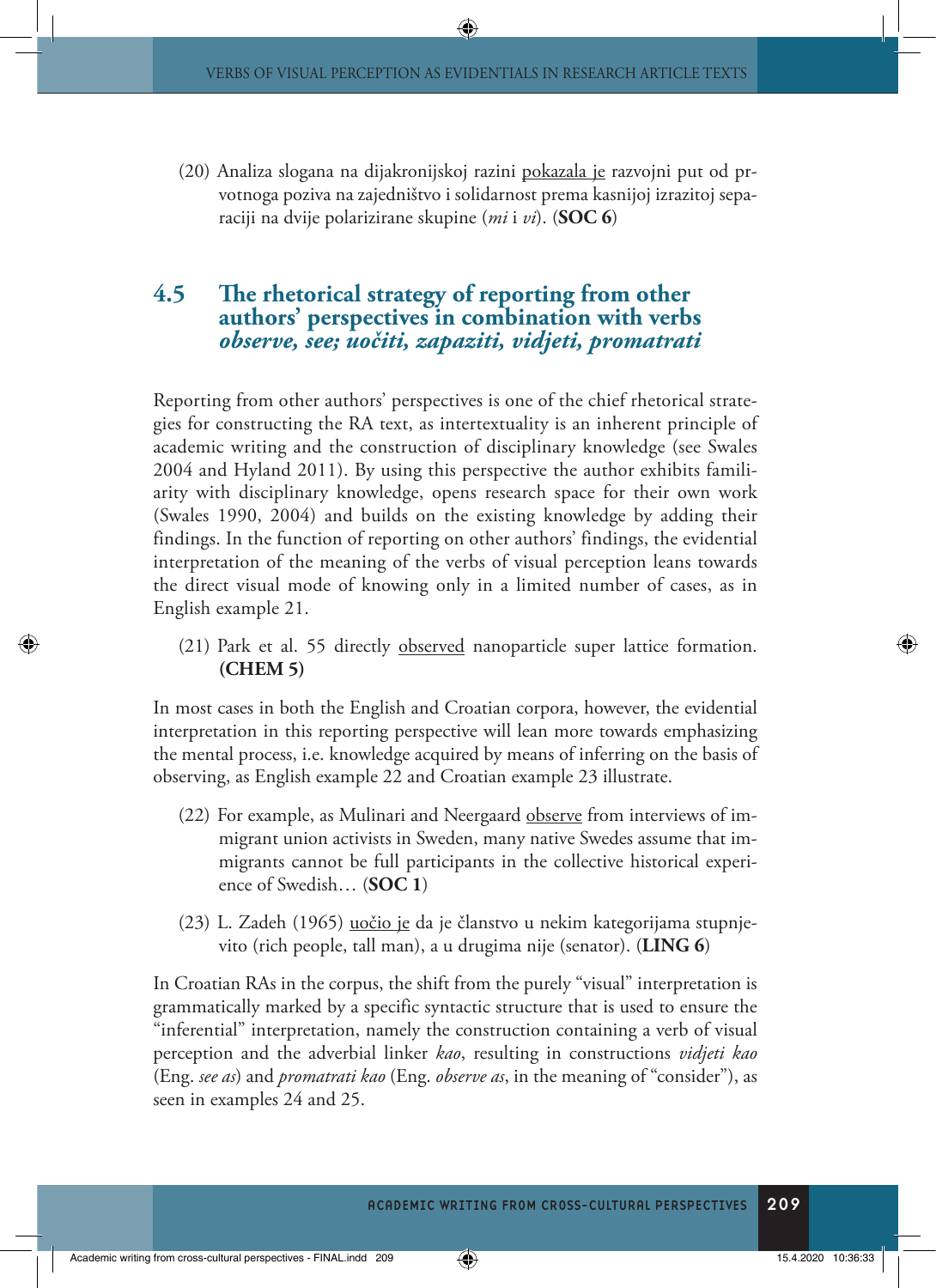- (24) Autori (Speer i sur., 2001.; Perren i sur., 2004.) upozoravaju na manjak socijalne integracije i socijalne podrške u suvremenom društvu, što <u>vide</u> kao posljedicu činjenice da ljudi češće ne žive u istom susjedstvu kao njihove obitelji, kolege s posla ili prijatelji. (**SOC 2**)
- (25) Silić i Pranjković (2005) tvorbu riječi promatraju kao dio morfologije, koju dijele na tvorbu oblika riječi i tvorbu riječi… (**LING 10**)

In both English and Croatian, in cases where the inferential evidential meaning is expressed, the verbs are marked as present tense, which is a rhetorical way of presenting information as factual, i.e. marking the knowledge as accepted by the disciplinary community and not open to dispute.

## **4.6 Rhetorical strategy of reporting on the findings of one's research from an impersonal perspective in combination with verbs** *see, observe; uočiti, vidjeti, zapaziti, primijetiti, promotriti*

This strategy emphasizes impartiality and objectivity (Bašić 2017; Hyland 2011). By foregrounding the findings rather than the researcher, the information is presented as factual and the intended communicative effect is that the findings are perceived as persuasive and the knowledge presented as not disputable. In English texts, the impersonal perspective is generally realised by using the passive form, in the discourse function of reporting on some stage of the research process, and the verbs of visual perception are marked as past tense, to signal what knowledge was visually/inferentially acquired at some point in the research, as illustrated by example 26.

(26) Compared with the comprehension task, much more variation was observed among the scores from the production task (see Table 4). (**LING 5**)

Conversely, in Croatian RA texts a prominent syntactic form used in impersonal reports in the discourse function of reporting on the findings and results of the research process is the so-called "impersonal construction", a combination of the verb and the reflexive particle *se*. Furthermore, in the impersonal construction the verb of visual perception is typically marked as present tense. This is a rhetorical strategy that emphasizes the effect of the factuality of the presented information, as the implication is that the same knowledge would be "observed" by anyone who was to "look" at it. This effect is illustrated by Croatian examples 27 and 28.

(27) Na temelju rezultata hi-kvadrat testa uočavaju se značajne razlike na sve tri promatrane varijable. (**SOC 3**)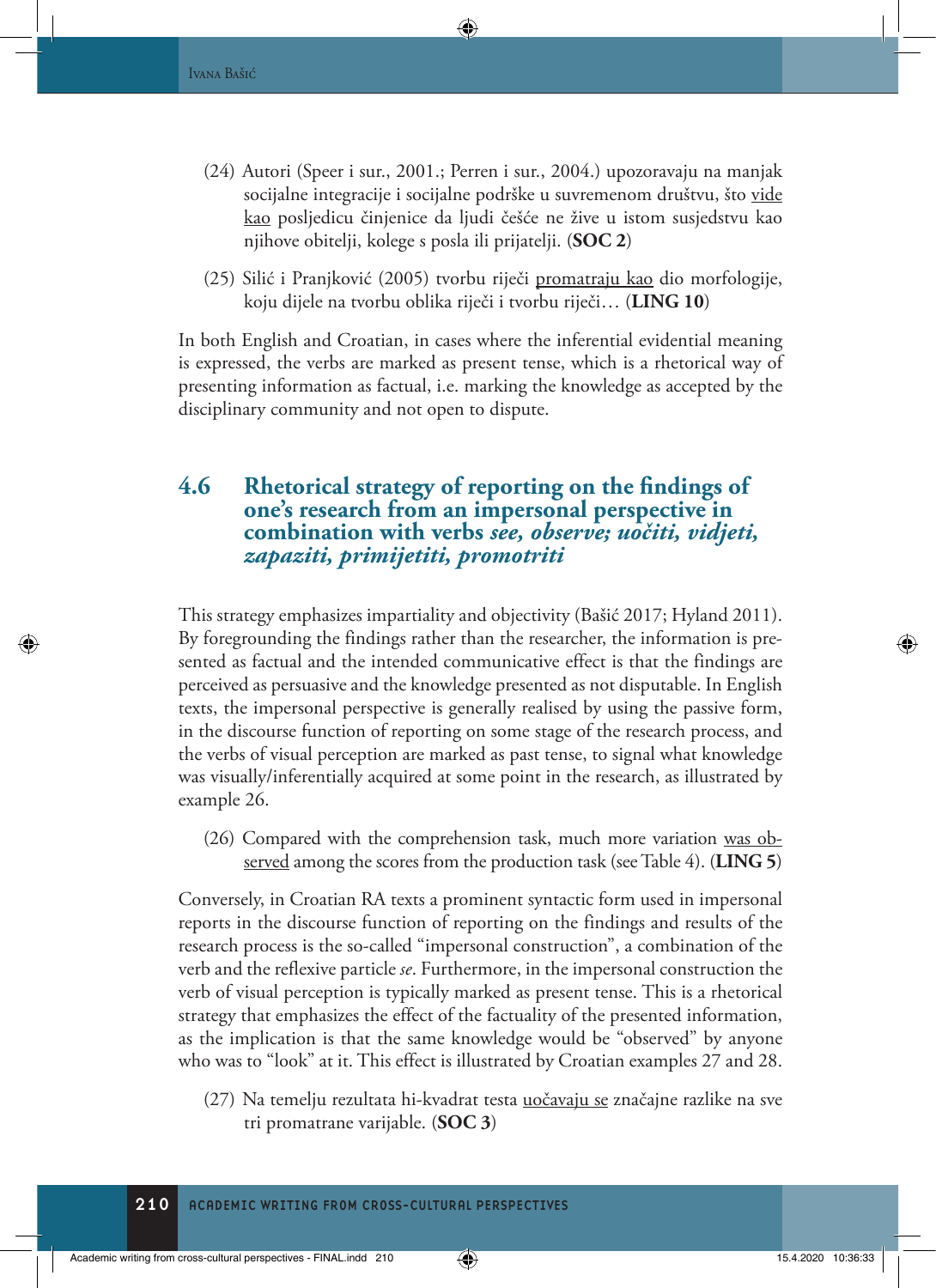(28) Kod 12,6% ispitanika (45 njih) zapaža se odbacivanje nelegitimnih načina postizanja uspjeha (...) Iz ovih <u>se</u> rezultata <u>vidi</u> da je konzistentni meritokratski svjetonazor najprisutniji u istraživanoj populaciji,… (**SOC 1**)

Another prominent verb of visual perception in this kind of report is the verb *show; pokazati* in English and Croatian, respectively. Again, in English, in impersonal reports the verb *show* is usually marked as simple past tense, in the discourse function of reporting individual research findings, or as present perfect tense, for reporting cumulative findings, as illustrated in English examples 29 and 30.

- (29) The strongest effects were shown for individuals with intellectual disability without autism (five of six effect size estimates 0.50). (**MED 4**)
- (30) Typically, in cancer cells, TGF-b has been shown to induce epithelial-tomesenchymal transition (EMT), which plays a critical role in metastasis and is associated with chemotherapy resistance in numerous cancers. (**MED 11**)

In Croatian, the equivalent discourse functions are realized by using the verb *pokazati* in the "impersonal form", in the past and present tense respectively, as illustrated by Croatian examples 31 and 32.

- (31) Pokazalo se da sudionici istraživanja koji doživljavaju veći strah od procjene drugih ljudi doživljavaju i veću anksioznost u socijalnim interakcijama. (**PSY 5**)
- (32) S tim u vezi, unutar domicilnoga znanstvenog istraživanja pokazuje se da nedostaje sustavno i kontinuirano istraživanje navedene problematike (…) 84,85 (**MED 8**).

This is a rhetorical strategy that can greatly enhance the apparent impartiality and factuality of the propositions made.

### **4.7 Rhetorical strategy of using multimodality (using non-textual modes of presenting information, i.e. figures, tables, graphs, etc.) in combination with verbs** *note, notice, see; vidjeti*

By using this rhetorical strategy, the author directs the reader towards the important information and invites them to "see for themselves" by "looking" at the findings presented in tables, figures, graphs, etc, as illustrated by English and Croatian examples 33 and 34, respectively.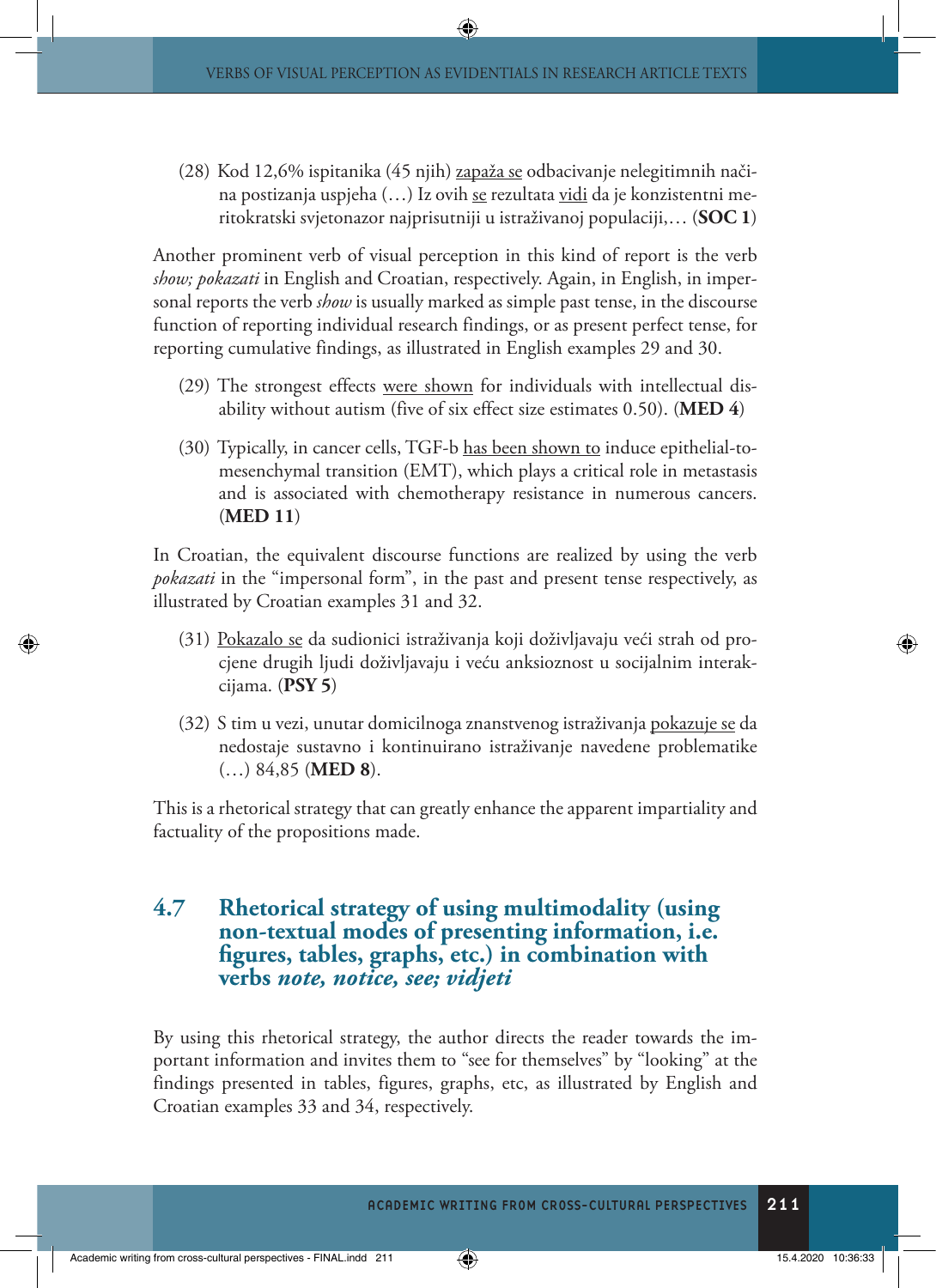- (33) Additionally, no evidence of substantial publication bias was observed from the Begg ( $p=0.533$ ) and Egger regression tests ( $p=0.849$ ; see online supplementary table B in appendix 1). (**MED 8**)
- (34) Kategorizirani odgovori prikazani su u Tablici 3, iz koje se vidi da je značajan dio studentske populacije višega socijalnog podrijetla, tj. roditelji su u 1., 2. i 3. kategoriji zanimanja (45,4% očeva i 51% majki). (**SOC 1**)

# **5 CONCLUSION**

The lexical meanings of verbs of visual perception (e.g. *see, observe, show; uočiti, vidjeti, zapaziti, promatrati, pokazati*) conventionally imply knowledge acquired by means of looking, observing and inferring on the basis of observing. This kind of knowledge is conventionally perceived as reliable and therefore not challenged. This is why authors of RA texts use reports containing verbs of visual perception as a rhetorical means of ensuring acceptance of their claims. The findings of this study confirm the hypothesis that reports featuring verbs of visual perception are used to rhetorically construct credibility in the RAs in all nine disciplines and in both languages analysed in the corpora. There is a range of conventional rhetorical strategies that authors in particular disciplinary communities and in particular discourse functions within the RA use to this end, and each of these strategies carries a certain "epistemological potential". However, the actual evidential (and consequently epistemological) interpretation of each utterance is ultimately derived from the interaction of the lexical meaning of the verb, its grammatical coding, the reporting perspective, the discourse function of the utterance and a range of pragmatic concerns (primarily the considerations of the disciplinary and community cultures involved).

The theoretical model and methodology for analysing academic discourse presented in this paper may be used to gain insight into rhetorical strategies used in RA writing in other languages and disciplinary communities, and the findings may have practical use as reference materials for RA authors, translators and students mastering the art of academic writing. However, as the primary focus of the paper was to present a qualitative analysis of typical syntactic framings of verbs of visual perception in RAs, an obvious limitation of the presented study is a lack of quantitative data. In this respect, some future research might aim to gather data on the frequency of use of these verbs in particular parts of the RAs or particular disciplines, which would provide a fuller picture of the prominence of verbs of visual perception among the conventional ways of reporting in particular disciplines.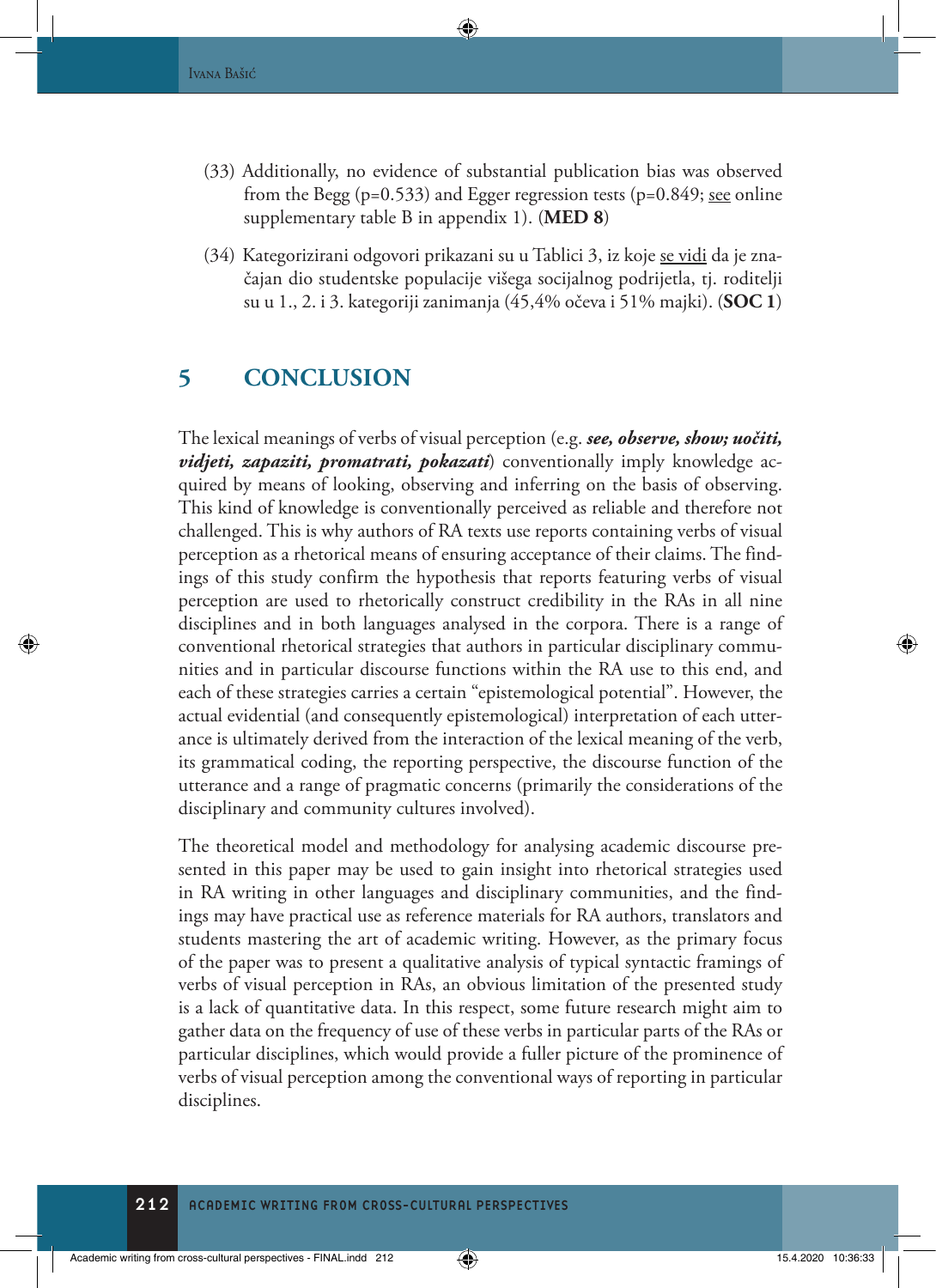#### *References*

Aikhenvald, Alexandra Y. 2004. *Evidentiality.* Oxford: Oxford University Press.

- Aikhenvald, Alexandra Y. (ed.). 2018. *The Oxford Handbook of Evidentiality.* Oxford: Oxford University Press.
- Aikhenvald, Alexandra Y., and R. M. W. Dixon (eds.). 2003. *Studies in Evidentiality.* Amsterdam/Philadelphia: John Benjamins Publishing Company.
- Anderson, Lloyd B. 1986. "Evidentials, paths of change, and mental maps: typologically regular asymmetries." In *Evidentiality: The Linguistic Coding of Epistemology*, edited by Wallace Chafe and Johanna Nichols, 273–312. Norwood, NJ: Ablex.
- Bašić, Ivana. 2017. "Glagoli izvješćivanja kao nositelji dokaznosti u tekstovima znanstvenih radova na engleskome i hrvatskome jeziku." PhD diss., University of Zagreb.
- Bašić, Ivana, and Snježana Veselica Majhut. 2017. "Explicit Author Reference in Research Articles in Linguistics in English and Croatian." In *Applied Linguistics Research and Methodology*, edited by Kristina Cergol Kovačević and Sanda Lucija Udier, 271–286. Frankfurt am Main: Peter Lang Verlag.
- Chafe, Wallace, and Johanna Nichols (eds.). 1986. *Evidentiality: The Linguistic Coding of Epistemology.* Norwood, NJ: Ablex.
- Charles, Maggie. 2006. "Phraseological patterns in reporting clauses used in citation: a corpus-based study of theses in two disciplines". *English for Specific Purposes* 25: 310–331.
- Chàvez Muñoz, M. 2013. "From I to D: Pronominal Discourse Functions Across the Sections of Research Articles." *International Journal of Applied Linguistics and English Literature*2 (3).
- Čulić-Viskota, Adelija. 2008. "Kodiranje dokaznosti u engleskom I hrvatskom jeziku: kontrastivna analiza". PhD diss., University of Zagreb.
- De Haan, Ferdinand. 2005. "Encoding speaker perspectives: Evidentials." In *Linguistic Diversity and Language Theories*, edited by Zygmunt Frajzynger, Adam Hodges, and David S. Rood, 379–395. John Benjamins Publishing Company.
- Givón, Thomas. 1982. "Evidentiality and epistemic space." *Studies in Language*  6: 23–49.
- Gnjatović, Tena, and Ranko Matasović. 2010. "Evidencijalne strategije u hrvatskom jeziku." In *Sintaksa padeža: Zbornik radova znanstvenog skupa s međunarodnim sudjelovanjem Drugi hrvtaski sintaktički dani*, edited by Matea Birtić and Dunja Brozović Rončević, 89–99. Zagreb: Institut za hrvatski jezik i jezikoslovlje, Filozofski fakultet Osijek.
- Grady, Joseph. 1997. "Foundations of meaning: primary metaphors and primary scenes." PhD diss., University of California, Berkeley.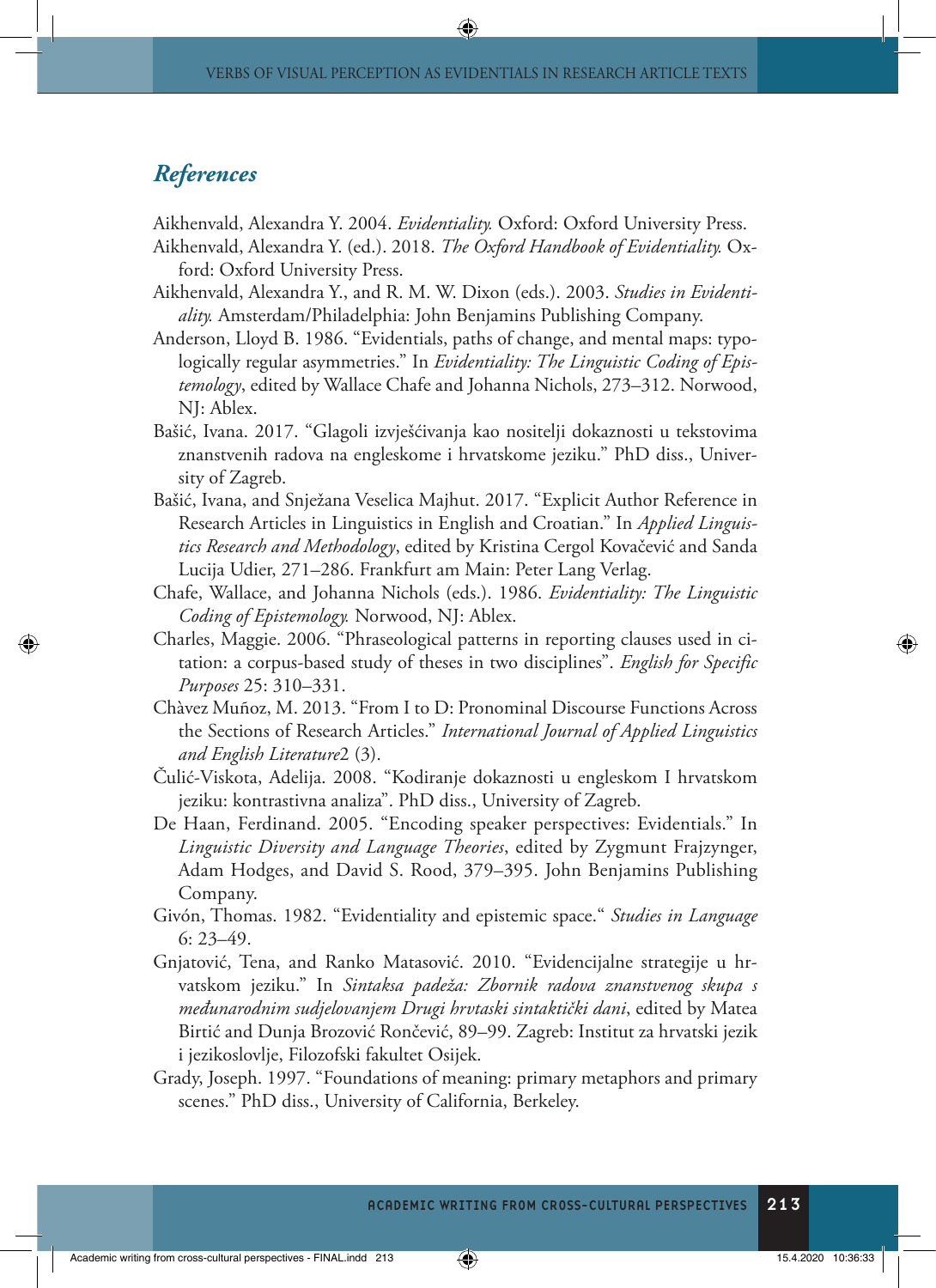- Hardman, Martha J. 1986. "Data-Source Marking in the Jaqui languages." In *Evidentiality: The Linguistic Coding of Epistemology*, edited by Wallace Chafe and Johanna Nichols, 113–136. Norwood, NJ: Ablex.
- Hyland, Ken. 2000. *Disciplinary Discourses: Social Interactions in Academic Writing.* Harlow: Pearson Education Limited.
- Hyland, Ken. 2001. "Humble servants of the discipline? Self–mention in research articles." *English for Specific Purposes* 20 (3): 207–226.
- Hyland, Ken. 2011. "Disciplines and discourses: social interactions in the construction of knowledge." In *Writing in Knowledge Societies,* edited by Doreen Starke-Meyerring, Anthony Paré, Natasha Artemeva, Miriam Horne and Larissa Yousoubova, 193–214. West Lafayette, IN, U.S.A.: Parlor Press and the WAC Clearinghouse.
- Ifantidou, Elly. 2001. *Evidentials and Relevance*. Amsterdam: John Benjamins.
- Kuo, Chih-Hua. 1999. "The use of personal pronouns: Role relationships in scientific journal articles." *English for Specific Purposes* 18 (2): 121–138.
- Lakoff, George and Mark Johnson. 1980. *Metaphors We Live By*. Chicago: University of Chicago Press.
- Langacker, Ronald W. 1990. "Subjectification." *Cognitive Linguistics* 1: 5–38.
- Molino, Alessandra. 2010. "Personal and impersonal authorial references: A contrastive study of English and Italian Linguistics research articles." *Journal of English for Academic Purposes* 9: 86–101.
- Mushin, Ilana. 2001. *Evidentiality and epistemological stance: Narrative retelling.* Amsterdam/Philadelphia: John Benjamins Publishing Company.
- Palmer, Frank Robert. 2001. *Mood and Modality.* Cambridge: Cambridge University Press.
- Rundblad, Gabriella. 2007. "Impersonal, General, and Social. The Use of Metonymy Versus Passive Voice in Medical Discourse". *Written Communication* 24 (3): 250–277.
- Schlichter, Alice. 1986. "The Origins and Deictic Nature of Wintu Evidentials." In *Evidentiality: The Linguistic Coding of Epistemology*, edited by Wallace Chafe and Johanna Nichols, 273–312. Norwood, NJ: Ablex.
- Swales, John Malcolm. 2004. *Research Genres: Explorations and Applications.*  Cambridge: Cambridge University Press.
- Sweetser, Eve. 1990. *From Etymology to Pragmatics: Metaphorical and Cultural Aspects of Semantic Structure.* Cambridge: Cambridge University Press.
- Tang, Ramona and John Suganthi. 1999. "The 'I' in identity: Exploring writer identity in student academic writing through first person pronoun." *English for Specific Purposes* 18 (S1): 23–39.
- Thompson, Geoff, and Y. Ye. 1991. "Evaluation in the reporting verbs used in academic papers." *Applied Linguistics* 12 (4): 365–382.
- Traugott, Elizabeth C. 1989. "On the rise of epistemic meanings in English: an example of subjectification in semantic change." *Language* 65 (1): 31–55.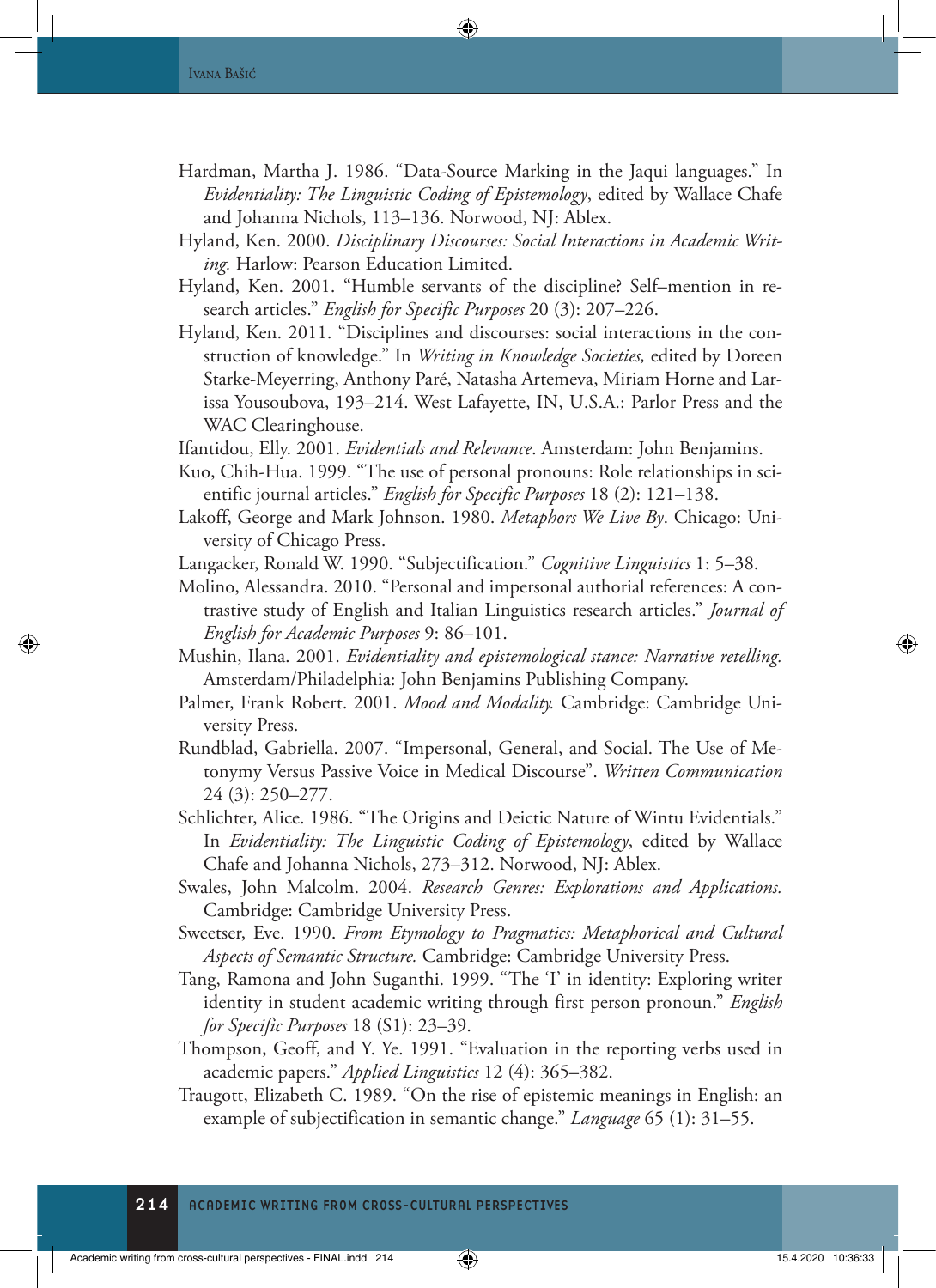- Varela, Francisco J., Evan Thompson, and Eleanor Rosch. 1991. *The Embodied Mind: Cognitive Science and Human Experience.* Cambridge, Massachusetts: The MIT Press.
- Weber, D. J. 1986. "Information Perspective, Profile and Patterns in Quechua." In *Evidentiality: The Linguistic Coding of Epistemology*, edited by Wallace Chafe and Johanna Nichols, 137–155. Norwood, NJ: Ablex.

Wierzbicka, Anna. 1988. *The Semantics of Grammar*. Amsterdam: John Benjamins.

- Willett, Thomas. 1988. "A cross-linguistic survey of the grammaticalisation of evidentiality." *Studies in Language* 12 (1): 51–97.
- Woodbury, A. C. 1986. "Interactions of tense and evidentiality: a study of Sherpa and English." *Evidentiality: The Linguistic Coding of Epistemology*, edited by Wallace Chafe and Johanna Nichols, 273–312. Norwood, NJ: Ablex.
- Yang, Linxiu. 2013. "Evaluative Function of Reporting Evidentials in English Research Articles of Applied Linguistics." *Open Journal of Modern Linguistics*  2 (3): 119–126.
- Žic Fuchs, Milena. 1988. "'Ograđivanje' i 'dokazivanje' u govornom jeziku." *Republika: mjesečnik za književnost, umjetnost i društvo* 1–2: 164–72.

# *Appendix*

I used the following databases for access to full texts of research articles in English and Croatian:

Science Direct, arXiv, PLOS, ACM Digital Library, Taylor & Francis Online Journal Library, Sage Journals, Hrčak.

The RA texts in the corpus were randomly chosen from the issues of the journals listed below. The abbreviations used in the text for particular research disciplines are given in the brackets in bold.

#### COMPUTER ENGINEERING **(CE)**

*ACM Transactions on Software Engineering and Methodology*, Vol. 23, No. 2, No. 3, No. 4, Vol. 24, No. 1, No. 2, 2014

#### MECHANICAL ENGINEERING **(ME)**

*American Journal of Mechanics and Application* 2 (1), 2 (2), 2 (3), 2 (4), 2 (5), 2014

*Strojarstvo* 52 (3), 2010., 53 (2), (5), (6), 2011., 54 (1), (4), (5), 2012., 55 (3), 2013.